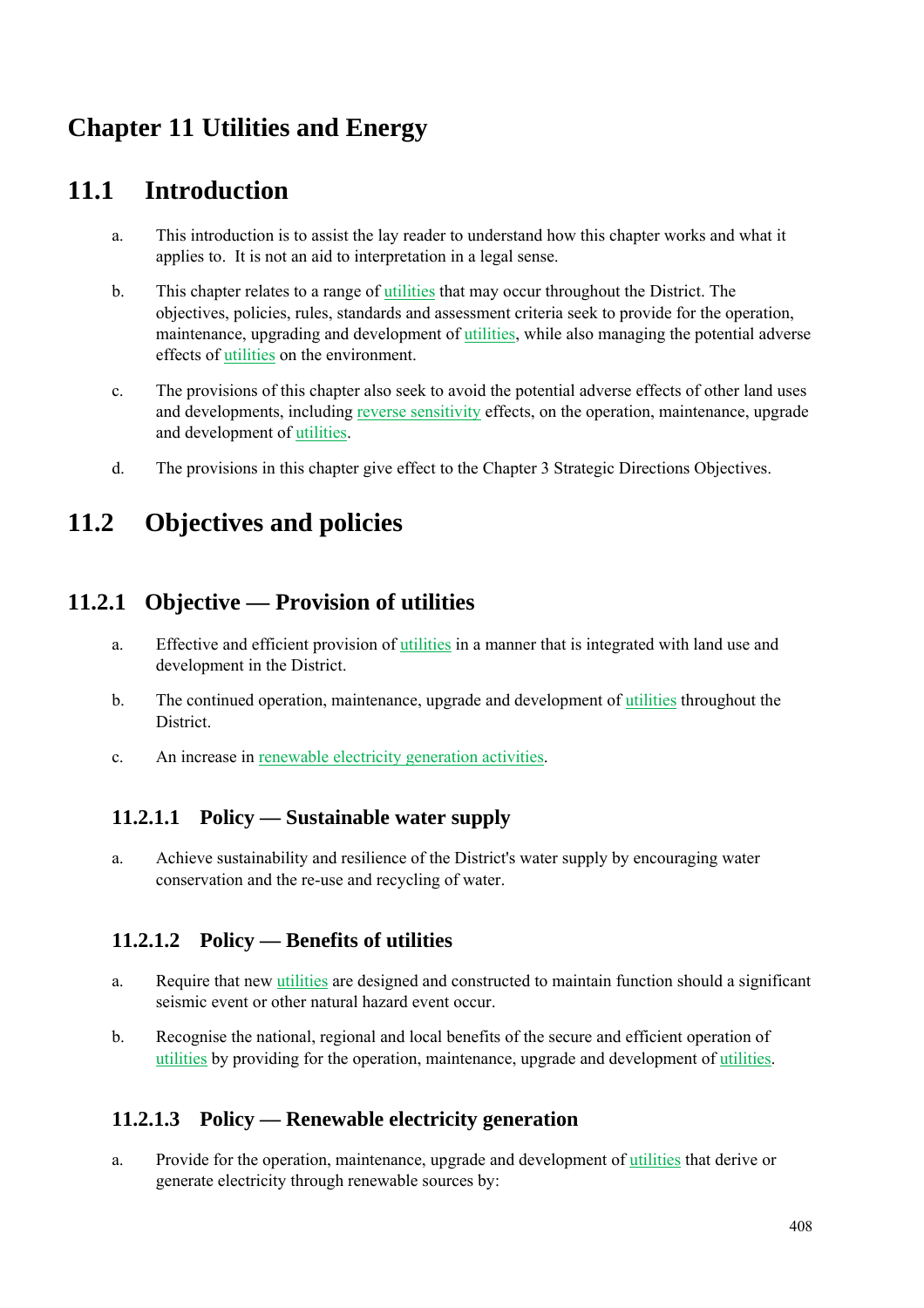- i. recognising the benefits to people and communities of renewable electricity generation;
- ii. acknowledging the implications and constraints associated with renewable electricity generation activities, including locational, operational and technical matters;
- iii. promoting small and community scale renewable electricity generation activities, such as from solar and wind energy;
- iv. reducing the use of finite resources for the generation of electricity; and
- v. recognising the benefits of reducing greenhouse gas emissions that contribute to climate change

### **11.2.1.4 Policy — Communication facilities**

- a. Recognise the importance of radiocommunications and telecommunication utilities by:
	- i. providing for the development and use of radiocommunications and telecommunication utilities;
	- ii. acknowledging that the management of adverse effects of radiocommunications and telecommunication utilities is constrained by technical and operational requirements; and
	- iii. having regard to design, location and installation method when considering the effects of new or upgraded radiocommunications and telecommunication utilities.

#### **11.2.1.5 Policy — Electricity transmission and electricity distribution**

- a. Recognise the national significance of the National Grid by:
	- i. providing for the benefits derived from a secure and efficient electricity transmission network;
	- ii. providing for the operation, maintenance, upgrade and development of the National Grid;
	- iii. acknowledging that the management of adverse effects of the National Grid is constrained by technical and operational requirements; and
	- iv. having regard to the route, site and method selection when considering the effects of new infrastructure or major upgrades.
- b. Provide for ongoing operation, maintenance, upgrade and development of the electricity distribution network, while;
	- i. having particular regard to the post-earthquake repair and resilience requirements of the electricity distribution network.

#### **11.2.1.6 Policy — Fuel facilities, storage and supply systems**

a. Recognise the importance of operating, maintaining and developing a reliable and resilient fuel storage and supply system.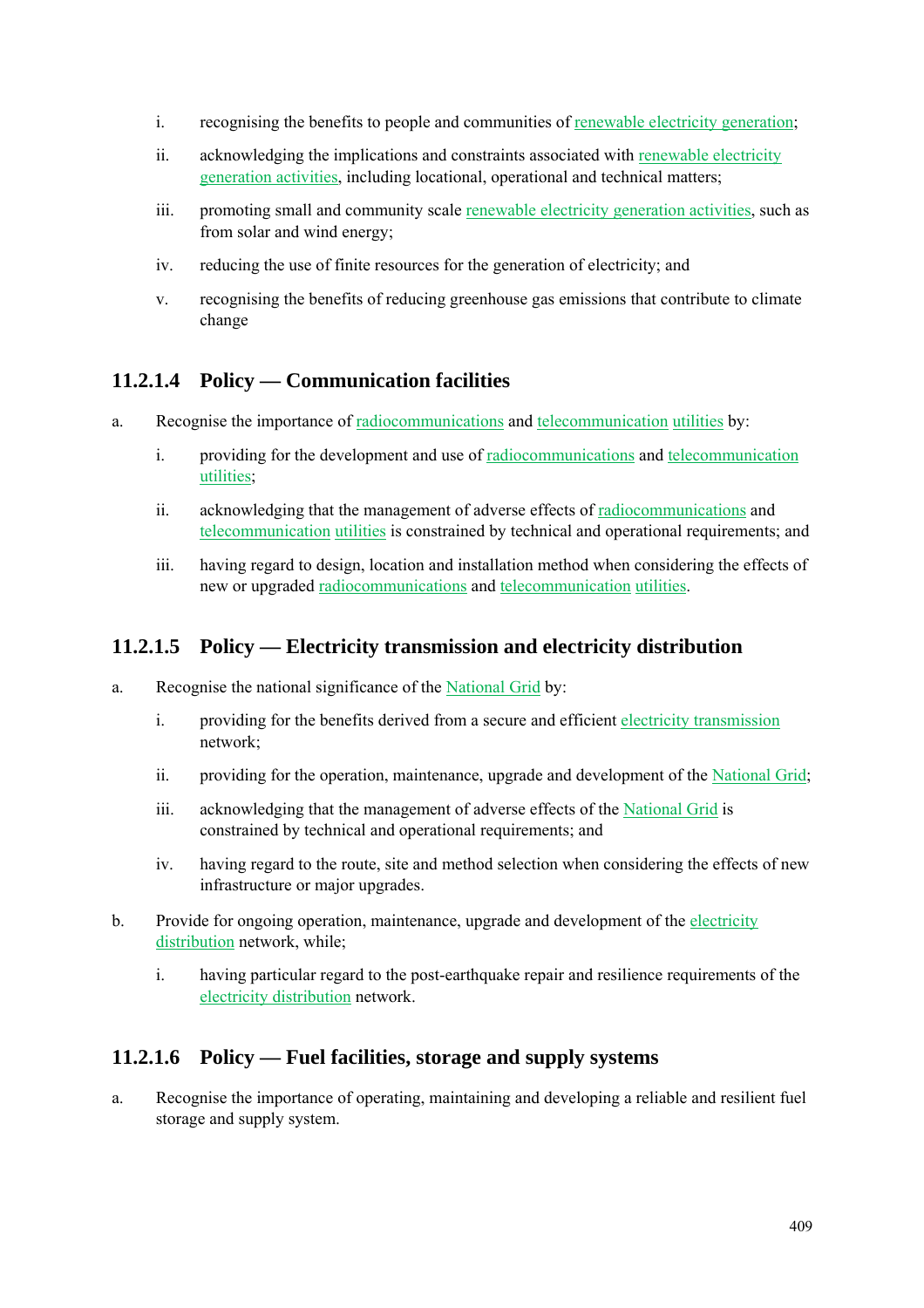## **11.2.2 Objective — Adverse effects**

- a. The adverse effects of new or upgraded utilities on other activities and the environment are managed, whilst having regard to the technical and operational requirements of utilities.
- b. The protection of utilities from the adverse effects of other activities.

#### **11.2.2.1 Policy — Adverse effects of utilities**

- a. To ensure that, where reasonably practicable, and having regard to the benefits of utilities and their locational, technical and operational requirements, new or upgraded utilities:
	- i. are located and designed in a way that minimises adverse effects; and
	- ii. avoid, remedy or mitigate the potential for adverse effects of noise from wind turbines.

#### **11.2.2.2 Policy — Adverse effects on utilities**

- a. Avoid adverse effects on utilities, including reverse sensitivity effects, that may compromise their operation, maintenance, upgrade and development.
- b. Avoid adverse effects, including reverse sensitivity effects, on the National Grid and the identified 66kV and 33kV electricity distribution lines and the Heathcote to Lyttelton 11kV electricity distribution line, through the management of activities within an identified buffer corridor.

#### **11.2.2.3 Policy — Radiofrequency, electric and magnetic fields**

- a. Manage the potential adverse effects of radiofrequency, electric and magnetic fields associated with utilities.
- b. Avoid locating sensitive activities where there could be adverse effects from utilities that generate radio frequency, electric and magnetic fields.

# **11.3 How to interpret and apply the rules**

- a. The rules that apply to all utilities in the District are contained in the activity status tables (including activity specific standards) in:
	- i. Rule 11.4;
	- ii. Rule 11.5;
	- iii. Rule 11.6;
	- iv. Rule 11.7; and
	- v. Rule 11.8.

Note: The activity standards in Rule 11.9 also apply to all activities listed in Rules 11.4 - 11.8.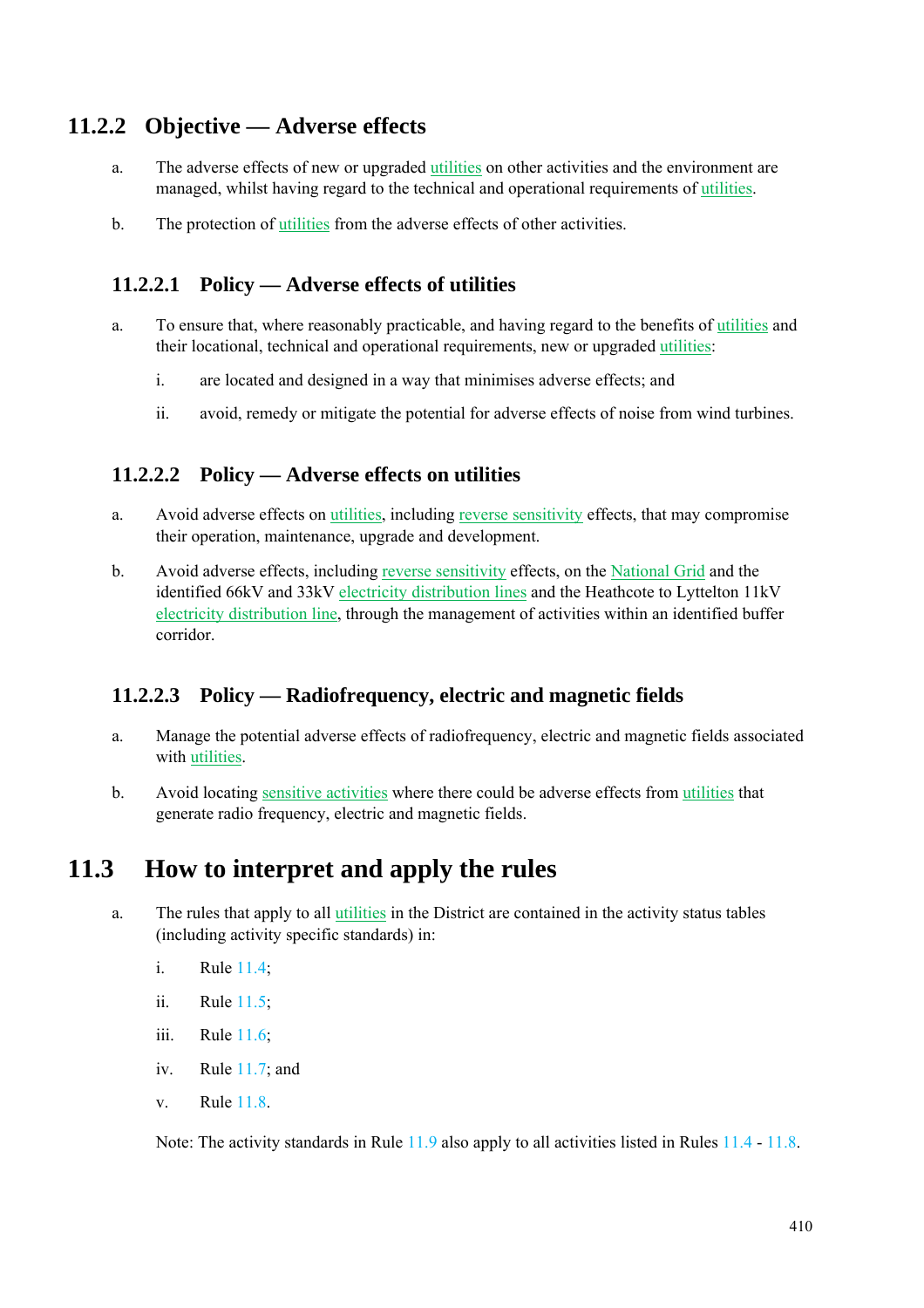- b. The rules in the zone chapters  $(13 18)$  do not apply to utilities, unless specified or referenced in this chapter.
- c. The activity status tables and standards in the following chapters also apply to all utilities in the District:
	- 4 Hazardous Substances and Contaminated Land;
	- 5 Natural Hazards;
	- 6 General Rules and Procedures (except for Sub-chapter 6.6 Water Body Setbacks);
	- 7 Transport (except for the Transport Zone rules);
	- 8 Subdivision, Development and Earthworks;
- d. Chapter 5 (Natural Hazards) includes specific rules in relation to utilities in areas subject to hazards.
- e. Chapter 9 (Natural and Cultural Heritage) rules do not apply to utilities, unless otherwise specified (including the following):
	- i. The rules in Sub-chapter 9.1 do apply to utilities, except that:
		- A. Rule 9.1.4.3 RD3 does not apply to indigenous vegetation clearance for the purposes of minor upgrades to utilities provided for by Rule 11.4.1 P9 - P15; and
		- B. Rule 9.1.3 h. includes some exemptions for maintenance of existing access tracks for utilities, protection of, and access to, existing electricity infrastructure, and the replacement, repair, maintenance and minor upgrading of existing utilities, involving indigenous vegetation clearance.
	- ii. Rule 9.4.4.1 applies to the pruning, felling, maintenance or remedial work/treatment to significant trees listed in Appendix 9.4.7.1 and trees in the public realm undertaken by the Council or network utility operators.
	- iii. The following matters of discretion apply:
		- A. Rule 9.1.5.2;
		- B. Rules 9.2.8.1, 9.2.8.2 and 9.2.8.3;
		- $C$ . Rule 9.3.6.1;
		- D. Rule 9.4.6;
		- E. Rule 9.5.5, as relevant to the site classification;
		- F. Rule 9.6.3.1.
- f. The rules in Chapter 11 that relate to heritage items or heritage settings shall not apply to works undertaken to electrical equipment located within heritage items listed in the Schedule of Significant Historic Heritage (in Appendix 9.3.7.2) as heritage item numbers 201, 207, 489, 544, 600 and 624, where such works are associated with the replacement, repair, maintenance and minor upgrading of the electricity distribution network.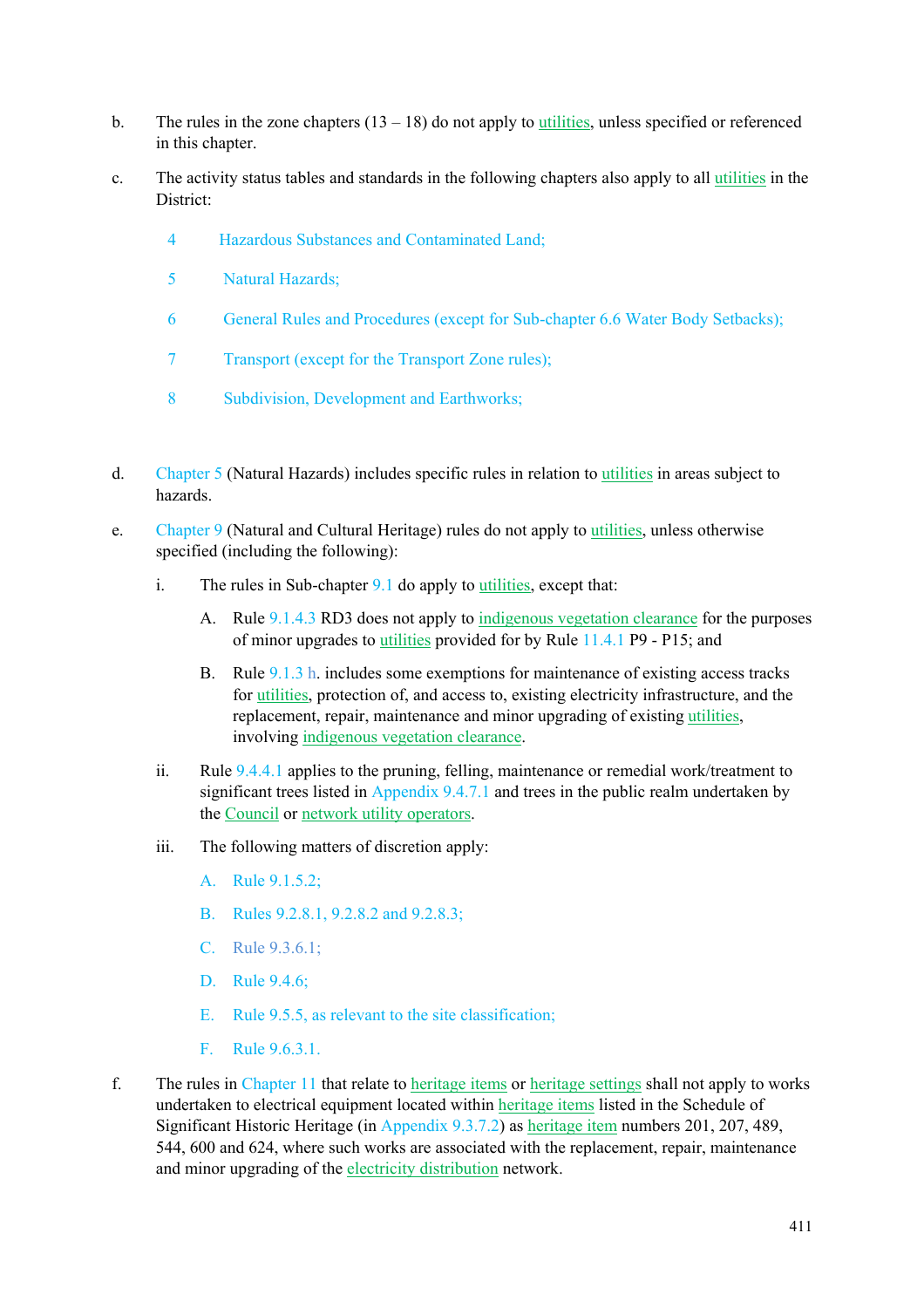The rules in Chapter 11 that relate to heritage items shall not apply to the Hagley Park heritage item (number 1395), other than to heritage items and heritage settings individually listed in the Schedule of Significant Historic Heritage in Appendix 9.3.7.2.

- g. All telecommunication facilities operated by a network utility operator are controlled by the Resource Management (National Environmental Standards for Telecommunication Facilities) Regulations 2008 (NESTF) in respect of the generation of radiofrequency fields. In the road reserve equipment cabinets, noise from these cabinets, and masts / antennas on existing structures are also controlled by the NESTF. Other telecommunication facilities or activities will be managed by the District Plan.
- h. The NESTF manages instances where:
	- i. An original utility structure is replaced with a replacement utility structure;
	- ii. The addition of an antenna makes a structure into a replacement utility structure;
	- iii. If an antenna on a replacement utility structure is replaced; or
	- iv. A dish antenna is added to or replaced on an original utility structure or replacement utility structure.
- i. Under the NESTF, other telecommunication facilities or activities are managed by the District Plan:
	- i. Within the dripline of a tree or other vegetation where the trees or other vegetation are managed by the District Plan.
	- ii. On the same side of the <u>road</u> as items or land identified as having historic heritage values, where the land or items are identified by the **District Plan**.
	- iii. On the same side of the road as land or sites that are identified as having visual amenity values by the District Plan.
- j. The Resource Management (National Environmental Standards for Electricity Transmission Activities) Regulations 2009 (NESETA) contain a separate code of rules for the operation, maintenance, upgrading, relocation or removal of an existing transmission line, which is part of the National Grid, as defined in the regulations. Except as provided for by the regulation, no rules in this District Plan apply to such activities. Where an activity does not relate to an existing transmission line that is part of the National Grid, or where new transmission lines and associated structures are proposed, the District Plan provisions apply.
- k. Except for a resource consent application within a Site of Ngāi Tahu Cultural Significance identified in Schedule 9.5.6.1, any application for resource consent for a controlled or restricted discretionary activity arising from the rules in this chapter shall not be publicly or limited notified. For any other application for resource consent, the Council may publicly or limited notify the application.
- l. Any resource consent application within a Site of Ngāi Tahu Cultural Significance identified in Schedule 9.5.6.1 need not be publicly notified, but shall be limited notified to the relevant rūnanga (absent their written approval).
- m. Unless otherwise stated, a permitted activity includes operation of that activity.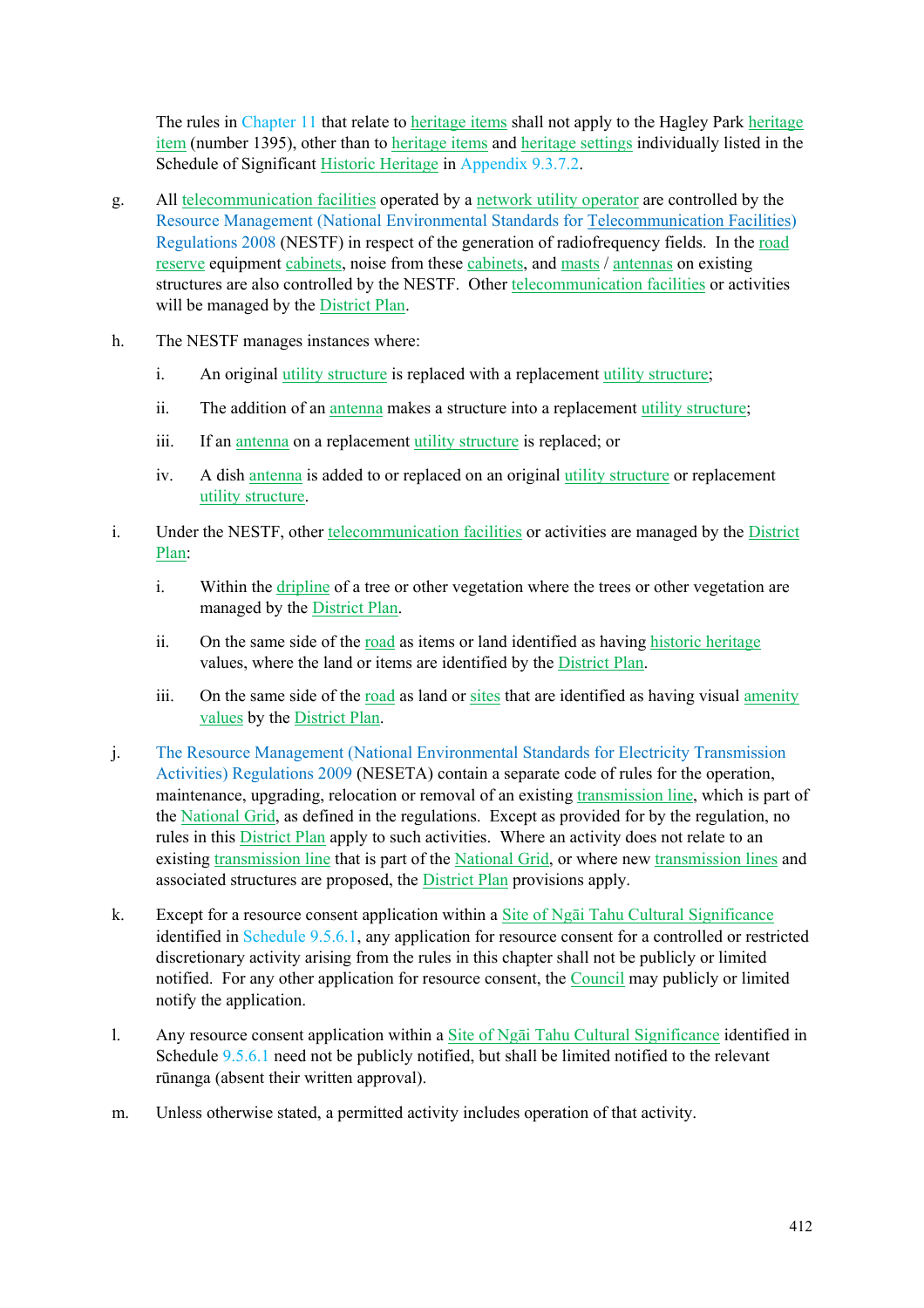# **11.4 Rules — Utilities and energy — General**

### **11.4.1 Permitted activities — General**

- a. The activities listed below are permitted activities if they meet the activity specific standards set out in this table and the activity standards in Rule 11.9.
- b. Activities may also be controlled, restricted discretionary, discretionary, non-complying or prohibited as specified in Rules 11.4.2, 11.4.3, 11.4.4, 11.4.5, 11.4.6 and 11.5 to 11.8.

|                | <b>Activity</b>                                                                                                                                                             | <b>Activity specific standards</b>                                                                                                                                                                                                                                                                                                                                                                                                                                                                                                                                                                                                                               |                                                                                                                                                                                                                                                                                                                                                    |  |  |
|----------------|-----------------------------------------------------------------------------------------------------------------------------------------------------------------------------|------------------------------------------------------------------------------------------------------------------------------------------------------------------------------------------------------------------------------------------------------------------------------------------------------------------------------------------------------------------------------------------------------------------------------------------------------------------------------------------------------------------------------------------------------------------------------------------------------------------------------------------------------------------|----------------------------------------------------------------------------------------------------------------------------------------------------------------------------------------------------------------------------------------------------------------------------------------------------------------------------------------------------|--|--|
| P1             | Construction or extension of any access<br>tracks to utilities (except as provided for in<br>Rule 11.4.3 RD6).                                                              |                                                                                                                                                                                                                                                                                                                                                                                                                                                                                                                                                                                                                                                                  | a. Access tracks shall not be located within or<br>on:<br>i.<br>the <i>dripline</i> of a significant tree listed in<br>Appendix 9.4.7.1;<br>ii.<br>a heritage item or heritage setting listed<br>in Appendix 9.3.7.2; or<br>iii.<br>a Site of Ngai Tahu Cultural<br>Significance identified in Schedule<br>9.5.6.1.                                |  |  |
| P <sub>2</sub> | Weather stations and navigation aids.                                                                                                                                       |                                                                                                                                                                                                                                                                                                                                                                                                                                                                                                                                                                                                                                                                  | b. New weather stations and navigation aids<br>greater than 1 metre in height or 6 m <sup>2</sup> in area<br>shall not be located within or on:<br>$i$ .<br>a Character Area Overlay;<br>ii.<br>the dripline of a significant tree listed in<br>Appendix 9.4.7.1; or<br>iii.<br>a heritage item or heritage setting listed<br>in Appendix 9.3.7.2. |  |  |
| <b>P3</b>      | Maintenance of a <i>utility</i> and the<br>establishment of associated temporary<br>structures, including vegetation trimming or<br>removal.                                | Nil                                                                                                                                                                                                                                                                                                                                                                                                                                                                                                                                                                                                                                                              |                                                                                                                                                                                                                                                                                                                                                    |  |  |
| <b>P4</b>      | Utility cabinets as part of any utility,<br>excluding any utility cabinet for electricity<br>transmission or electricity distribution<br>provided for under Rule 11.5.1 P2. | a. The <i>utility</i> cabinet is located underground; or<br>b. For above ground telecommunication<br>cabinets, or those regulated by the NESTF,<br>the maximum floor area shall be 2 m <sup>2</sup> and the<br>maximum height shall be 2 metres (measured<br>from ground level or the top of a concrete<br>plinth if there is one);<br>c. For above ground utility cabinets other than in<br>standard (b) above, the maximum floor area<br>shall be 10 m <sup>2</sup> and the maximum height shall<br>be 2.5 metres (measured from ground level or<br>the top of a concrete plinth if there is one).;<br>and<br>d. For above ground utility cabinets in the Avon |                                                                                                                                                                                                                                                                                                                                                    |  |  |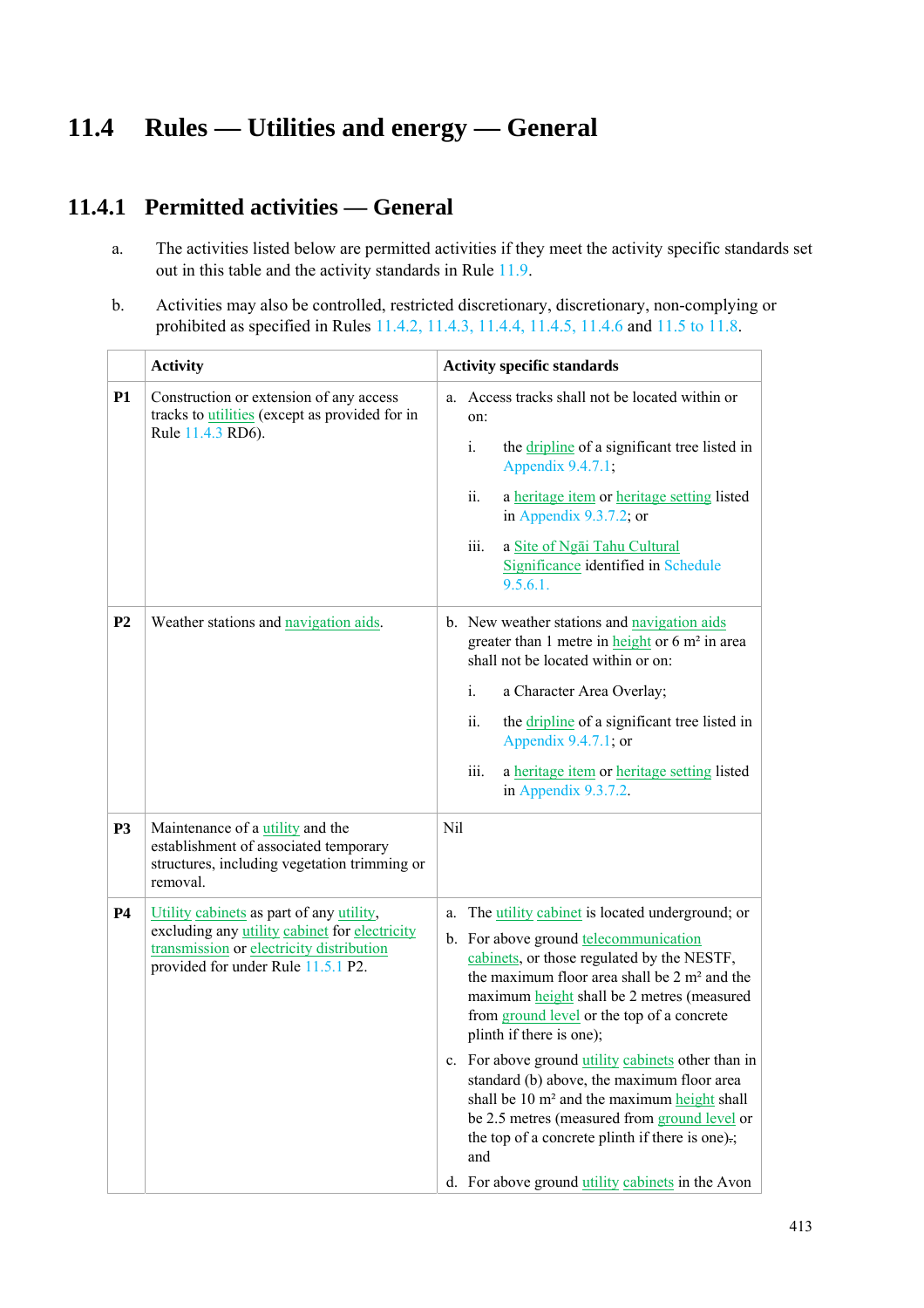|                | <b>Activity</b>                                                                                                                                         | <b>Activity specific standards</b>                                                                                                                                                                                                                                                                                                                                                                             |
|----------------|---------------------------------------------------------------------------------------------------------------------------------------------------------|----------------------------------------------------------------------------------------------------------------------------------------------------------------------------------------------------------------------------------------------------------------------------------------------------------------------------------------------------------------------------------------------------------------|
|                |                                                                                                                                                         | River Precinct (Te Papa Ōtākaro Zone) the<br>maximum floor area shall be 5m <sup>2</sup> and the<br>maximum height shall be 3 metres (measured<br>from ground level or the top of a concrete<br>plinth if there is one).                                                                                                                                                                                       |
| <b>P5</b>      | Utility buildings, excluding any utility<br>buildings for electricity transmission or<br>electricity distribution provided for under<br>Rule 11.5.1 P2. | a. Built form standards for the relevant zone.                                                                                                                                                                                                                                                                                                                                                                 |
| <b>P6</b>      | Installation of network <i>utilities</i> and <i>ancillary</i><br>equipment underground.                                                                 | Nil                                                                                                                                                                                                                                                                                                                                                                                                            |
| P7             | New lines and associated utility structures to<br>provide electricity supplies to electric<br>tramway trolley bus or rail systems.                      | Nil                                                                                                                                                                                                                                                                                                                                                                                                            |
| P <sub>8</sub> | Utility structures for street lighting.                                                                                                                 | Nil                                                                                                                                                                                                                                                                                                                                                                                                            |
| P <sub>9</sub> | Re-location of utilities.                                                                                                                               | The re-location must not be more than 2<br>a.<br>metres measured horizontally, except that it<br>may be more than 2 metres but not exceed 5<br>metres horizontally where it is associated with<br>road widening or it is for safety reasons.                                                                                                                                                                   |
| <b>P10</b>     | Replacement of an existing utility structure<br>or mast.                                                                                                | a. The diameter or width of the replacement<br>utility structure or mast at its widest point<br>must not exceed twice that of the replaced<br>utility structure or mast at its widest point.<br>b. The height of the replacement utility structure<br>or mast must not exceed whichever of the<br>following is the greater height:<br>i.<br>the <b>height</b> of the replaced utility<br>structure or mast; or |
|                |                                                                                                                                                         | the applicable maximum height for a<br>$\ddot{\mathbf{u}}$ .<br>building in the relevant zone.<br>c. The replaced utility structure or mast must be<br>removed once the replacement structure or<br>mast is in place.                                                                                                                                                                                          |
| <b>P11</b>     | Addition to an existing <i>utility</i> structure or<br>mast.                                                                                            | a. The combined diameter or width of the<br>existing utility structure or mast plus the<br>addition (at its widest point) must not exceed<br>twice that of the pre-existing utility structure<br>or mast (at its widest point).                                                                                                                                                                                |
|                |                                                                                                                                                         | b. The combined <b>height</b> of the existing utility<br>structure or mast plus the addition must not<br>exceed whichever of the following is the<br>greater:                                                                                                                                                                                                                                                  |
|                |                                                                                                                                                         | the pre-existing height of the existing<br>i.<br>utility structure or mast; or                                                                                                                                                                                                                                                                                                                                 |
|                |                                                                                                                                                         | the applicable maximum height for a<br>ii.                                                                                                                                                                                                                                                                                                                                                                     |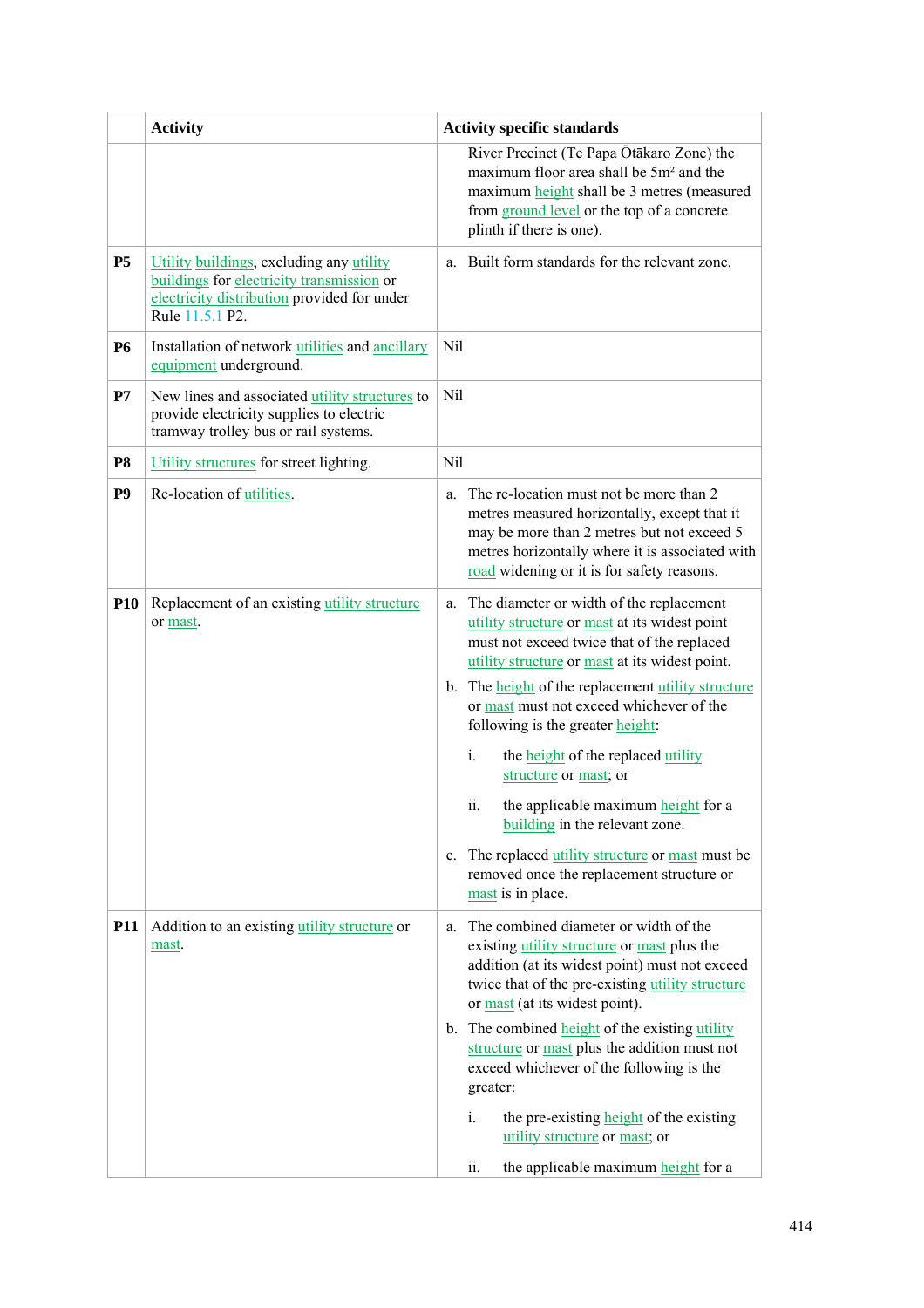|                 | <b>Activity</b>                                                                                                                                                                                                                                                                   | <b>Activity specific standards</b>                                                                                                                                                                                                                |  |
|-----------------|-----------------------------------------------------------------------------------------------------------------------------------------------------------------------------------------------------------------------------------------------------------------------------------|---------------------------------------------------------------------------------------------------------------------------------------------------------------------------------------------------------------------------------------------------|--|
|                 |                                                                                                                                                                                                                                                                                   | building in the relevant zone.                                                                                                                                                                                                                    |  |
| <b>P12</b>      | Replacement of an existing transmission or<br>distribution tower.                                                                                                                                                                                                                 | The replacement tower must not exceed the<br>a.<br>height of the replaced tower by more than<br>15%.                                                                                                                                              |  |
|                 |                                                                                                                                                                                                                                                                                   | b. Each side of the replacement tower's footprint<br>must not be longer than the length of any side<br>of the replaced tower's footprint plus 25% of<br>the width of the replaced tower's footprint.                                              |  |
|                 |                                                                                                                                                                                                                                                                                   | c. The replaced tower must be removed once the<br>replacement tower is in place.                                                                                                                                                                  |  |
| P <sub>13</sub> | An increase in the carrying or operating<br>capacity, efficiency or security of electricity<br>transmission or electricity distribution lines,<br>or telecommunication lines, by the following<br>activities:<br>a. the addition of wires, cables, circuits<br>and/or conductors; | a. If the <i>utility</i> is replaced, the replacement<br>utility must be of a similar scale and character<br>to the structure that is replaced.                                                                                                   |  |
|                 | b. the re-conductoring of the line with<br>higher capacity conductors;                                                                                                                                                                                                            |                                                                                                                                                                                                                                                   |  |
|                 | c. the re-sagging of conductors;                                                                                                                                                                                                                                                  |                                                                                                                                                                                                                                                   |  |
|                 | d. the addition of longer or more efficient<br>insulators;                                                                                                                                                                                                                        |                                                                                                                                                                                                                                                   |  |
|                 | e. the addition of earth wires (which may<br>contain telecommunication lines,<br>earthpeaks and lightning rods);                                                                                                                                                                  |                                                                                                                                                                                                                                                   |  |
|                 | f. the replacement of above-ground ducts,<br>cables and pipes up to a 50% increase in<br>diameter; and                                                                                                                                                                            |                                                                                                                                                                                                                                                   |  |
|                 | g. the replacement of the utility.                                                                                                                                                                                                                                                |                                                                                                                                                                                                                                                   |  |
| P14             | An increase in the carrying or operating<br>capacity, efficiency or security of fuel and<br>gas transmission or distribution lines,<br>including the installation of isolation valves<br>or other ancillary equipment, and the<br>associated replacement of the utility.          | a. If the <i>utility</i> is replaced, the replacement<br>utility must be of a similar scale and character<br>to the structure that is replaced.                                                                                                   |  |
| <b>P15</b>      | The installation of new mid-span electricity<br>poles to address clearances required by New<br>Zealand Electrical Code of Practice 34:2001.                                                                                                                                       | Nil.                                                                                                                                                                                                                                              |  |
| P <sub>16</sub> | Customer connections from and to<br>buildings, facilities, structures and sites used<br>for or serviced by utilities.                                                                                                                                                             | Nil.                                                                                                                                                                                                                                              |  |
| <b>P17</b>      | The attachment to existing bridges (except<br>any bridge that is a structure identified in<br>Appendix $9.3.7.2$ of a pipe or cable for the<br>conveyance of water, wastewater,<br>stormwater, electricity, gas or fuel, or for<br>telecommunication.                             | a. Where the bridge is on publicly owned land<br>and standard (b) does not apply, the pipe or<br>cable:<br>i.<br>must be attached to the underside of the<br>bridge or incorporated within the bridge<br>structure or within an existing attached |  |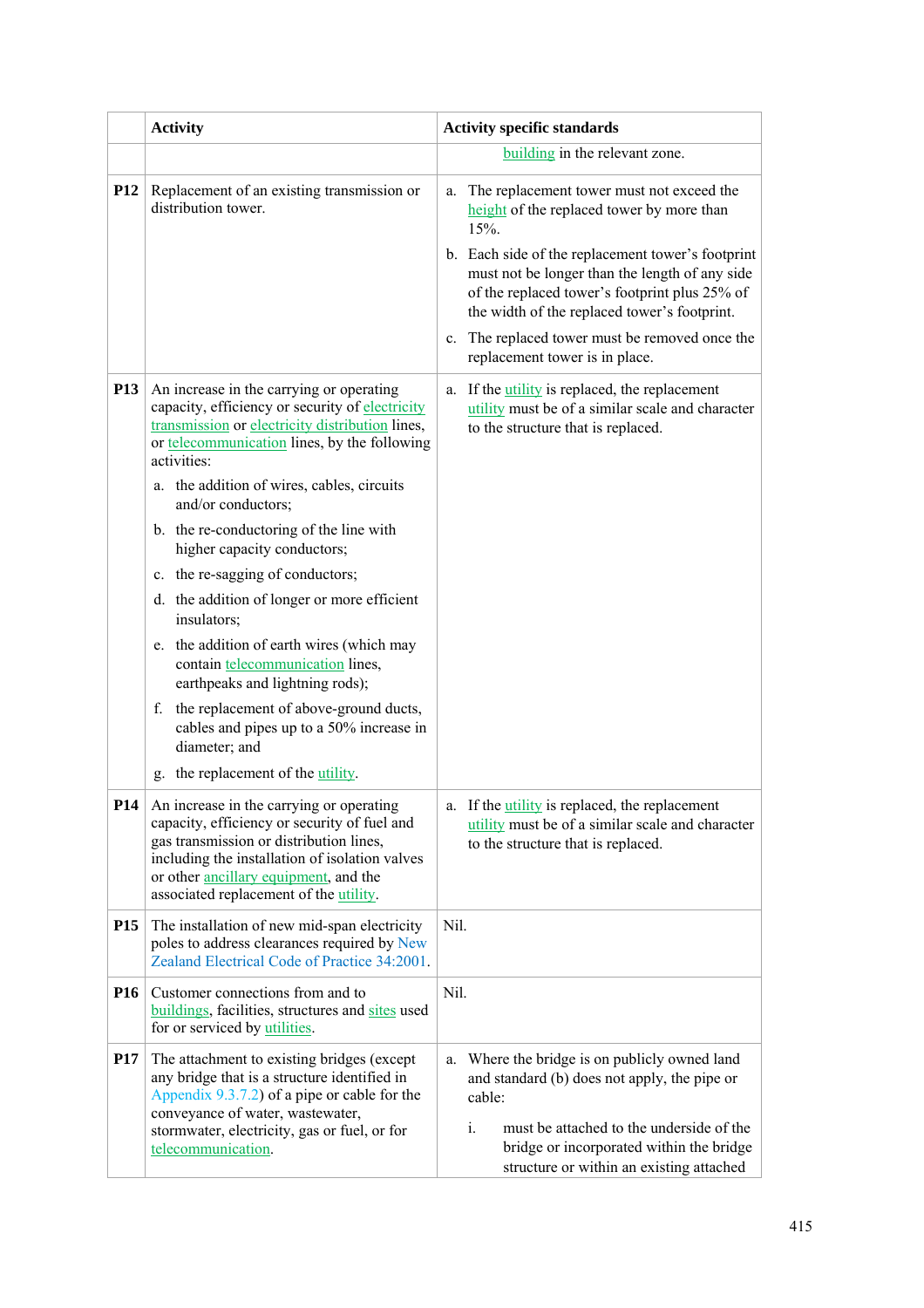|                 | <b>Activity</b>                                                                                                                                    | <b>Activity specific standards</b>                                                                                                                                                                                                                                                                                                                                                                                                                                                                                                                                                                                                                                                                |
|-----------------|----------------------------------------------------------------------------------------------------------------------------------------------------|---------------------------------------------------------------------------------------------------------------------------------------------------------------------------------------------------------------------------------------------------------------------------------------------------------------------------------------------------------------------------------------------------------------------------------------------------------------------------------------------------------------------------------------------------------------------------------------------------------------------------------------------------------------------------------------------------|
|                 |                                                                                                                                                    | cable/pipe structure; or<br>must not exceed 100 mm in diameter.<br>ii.<br>b. Where the bridge is on publicly owned land<br>located within or on Significant Features 3.0,<br>4.0, 7.0, 8.1-8.3 and 9.1-9.2 (as identified in<br>Appendix 9.2.9.2.3); Travis<br>Wetland/Oruapaeroa (ONF34.0 as identified<br>in Appendix $9.2.9.2.1$ ; and/or across a<br>waterway in a Character Area Overlay, the<br>pipe or cable:<br>$\mathbf{i}$ .<br>must be attached to the underside of the<br>bridge or incorporated within the bridge<br>structure or within an existing attached<br>cable/pipe structure; or<br>ii.<br>must not exceed 63 mm in diameter, be<br>in a cluster of no more than two pipes, |
|                 |                                                                                                                                                    | and be either the same colour as the<br>bridge at the point of attachment or be<br>of a matt finish colour with less than<br>20% reflectivity.                                                                                                                                                                                                                                                                                                                                                                                                                                                                                                                                                    |
| P <sub>18</sub> | Utility equipment within existing buildings.                                                                                                       | Nil.                                                                                                                                                                                                                                                                                                                                                                                                                                                                                                                                                                                                                                                                                              |
| P <sub>19</sub> | Temporary utilities operating for less than<br>12 months, excluding emergency or back-up<br>electricity generation permitted in Rule<br>11.6.1 P4. | Built form standards for the relevant zone.<br>a.<br>The noise standards in Rule $6.1.5$ for the<br>$\mathbf{b}$ .<br>relevant zone.                                                                                                                                                                                                                                                                                                                                                                                                                                                                                                                                                              |

# **11.4.2 Controlled activities — General**

There are no controlled activities.

## **11.4.3 Restricted discretionary activities — General**

- a. The activities listed below are restricted discretionary activities, provided they meet the activity standards in Rule 11.9
- b. Decision to grant or decline consent and impose conditions is restricted to the matters of discretion set out in Rule 11.10, as set out in the following table.

|     | <b>Activity</b>                                                                                                | The Council's discretion shall be limited to the<br>following matters:                                                                                                                                                  |
|-----|----------------------------------------------------------------------------------------------------------------|-------------------------------------------------------------------------------------------------------------------------------------------------------------------------------------------------------------------------|
| RD1 | Any activity listed in Rule 11.4.1 P2 that<br>does not meet one or more of the activity<br>specific standards. | a. Heritage and natural environment – Rule $11.10.1$<br>b. Amenity, location and design – Rule $11.10.2$<br>c. Within sites of Ngai Tahu cultural significance<br>Rule $9.5.5$ , as relevant to the site classification |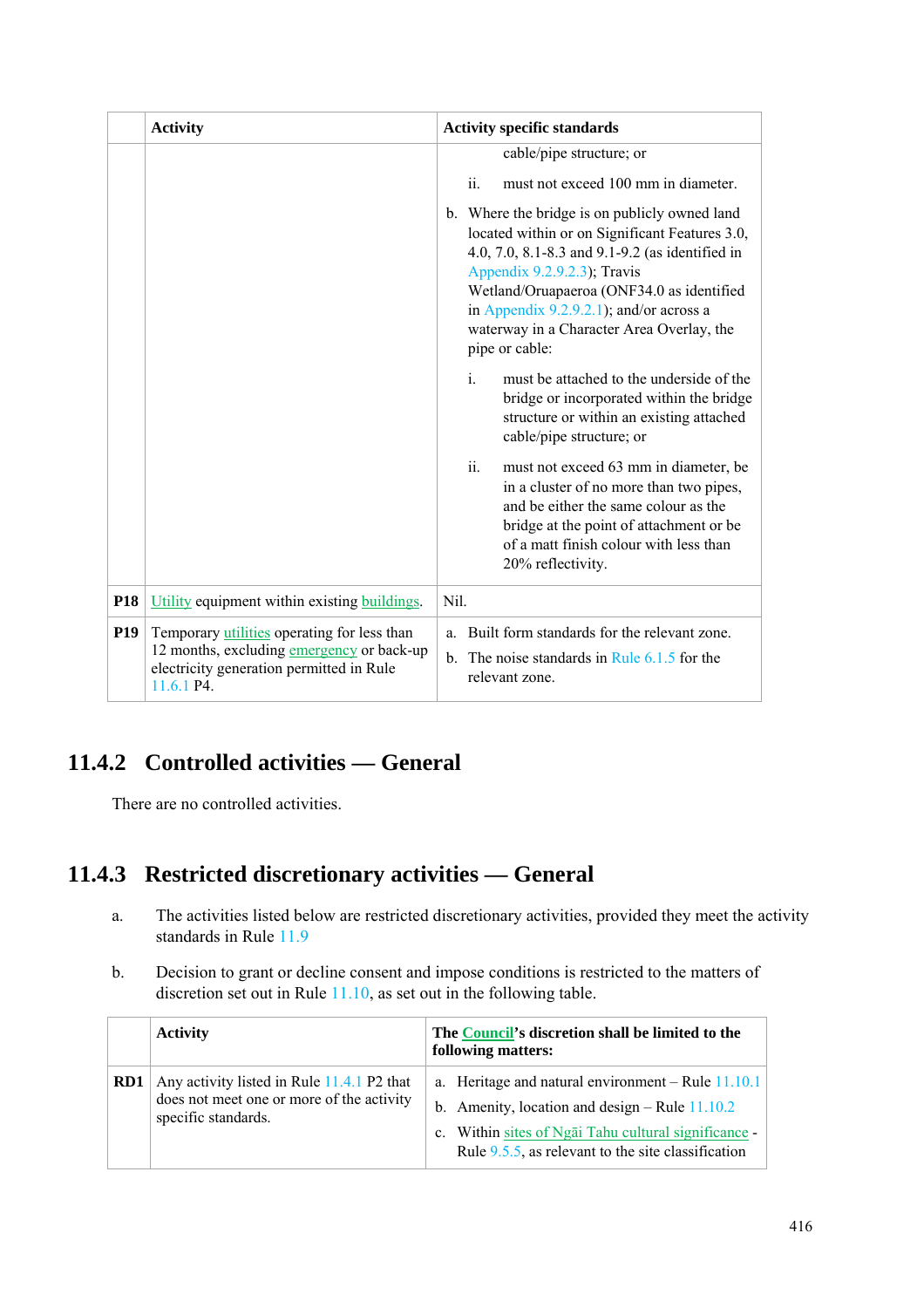|                 | <b>Activity</b>                                                                                                                                                                                                    | The Council's discretion shall be limited to the<br>following matters:                                                                                                                                                                                                              |
|-----------------|--------------------------------------------------------------------------------------------------------------------------------------------------------------------------------------------------------------------|-------------------------------------------------------------------------------------------------------------------------------------------------------------------------------------------------------------------------------------------------------------------------------------|
| RD2             | Any activity listed in Rule 11.4.1 P4 that<br>does not meet one or more of the activity<br>specific standards.                                                                                                     | a. Heritage and natural environment – Rule $11.10.1$<br>b. Amenity, location and design – Rule $11.10.2$<br>Operational considerations - Rule 11.10.3<br>$c_{\cdot}$<br>d. Health and safety – Rule $11.10.4$                                                                       |
| RD3             | Any activity listed in Rule 11.4.1 P5 that<br>does not meet one or more of the activity<br>specific standards.                                                                                                     | a. Heritage and natural environment - Rule 11.10.1<br>b. Amenity, location and design – Rule $11.10.2$<br>Operational considerations – Rule 11.10.3<br>c.<br>d. Health and safety – Rule $11.10.4a$                                                                                 |
| RD4             | Any activity listed in Rule 11.4.1 P17 that<br>does not meet one or more of the activity<br>specific standards.                                                                                                    | a. Heritage and natural environment - Rule 11.10.1<br>b. Amenity, location and design – Rule $11.10.2$ (d)<br>and $(e)$<br>c. Operational considerations - 11.10.3<br>d. Electricity generation $-11.10.5(d)$ , (e) and (h)<br>e. Water, wastewater and stormwater $-11.10.6$       |
| RD <sub>5</sub> | Any activity listed in Rule 11.4.1 P1 that<br>does not meet one or more of the activity<br>specific standards.                                                                                                     | a. Heritage and natural environment - Rule 11.10.1<br>b. Amenity, location and design $-$ Rule 11.10.2<br>Operational considerations - Rule 11.10.3<br>$c_{\cdot}$<br>d. Within sites of Ngai Tahu cultural significance -<br>Rule $9.5.5$ , as relevant to the site classification |
| RD <sub>6</sub> | a. Construction of any access tracks<br>associated with new, or major<br>upgrades to (except minor upgrades<br>under Rule 11.4.1 P9 - P15), utilities<br>that are greater than 3 metres in<br>formed width within: | a. Heritage and natural environment - Rule $11.10.1$<br>b. Within sites of Ngai Tahu cultural significance -<br>Rule $9.5.5$ , as relevant to the site classification                                                                                                               |
|                 | i. Areas of Outstanding Natural<br>Character identified in Appendix<br>9.2.9.2.7;                                                                                                                                  |                                                                                                                                                                                                                                                                                     |
|                 | Travis Wetland/Oruapaeroa<br>ii.<br>(ONF34.0);                                                                                                                                                                     |                                                                                                                                                                                                                                                                                     |
|                 | Riccarton Bush/Putarikamotu<br>iii.<br>(ONF35.0);                                                                                                                                                                  |                                                                                                                                                                                                                                                                                     |
|                 | Otutaikino Creek (SF2.0);<br>iv.<br>Styx River/Puharakekenui                                                                                                                                                       |                                                                                                                                                                                                                                                                                     |
|                 | V.<br>(SF3.0);                                                                                                                                                                                                     |                                                                                                                                                                                                                                                                                     |
|                 | Styx Mill Reserve (SF4.0);<br>vi.                                                                                                                                                                                  |                                                                                                                                                                                                                                                                                     |
|                 | West Melton Dry Plains/Okakea<br>vii.<br>(SF5.0);                                                                                                                                                                  |                                                                                                                                                                                                                                                                                     |
|                 | viii. Christchurch Coast/Te Tai o<br>Mahaanui (SF6.0);                                                                                                                                                             |                                                                                                                                                                                                                                                                                     |
|                 | Waikakariki/Horseshoe Lake<br>$\overline{1}X$ .                                                                                                                                                                    |                                                                                                                                                                                                                                                                                     |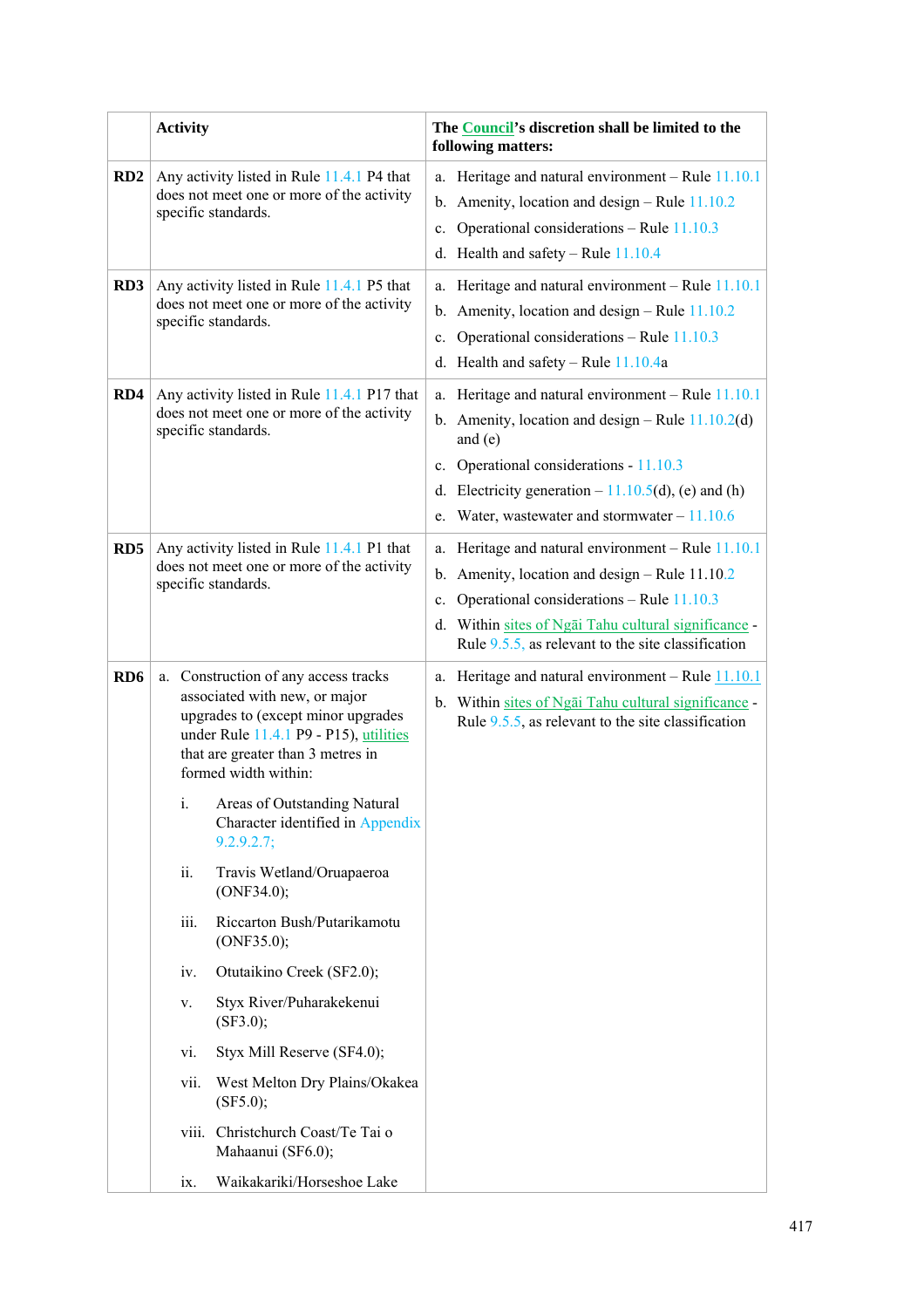| <b>Activity</b> |                                                                                                                                                                                                               | The Council's discretion shall be limited to the<br>following matters: |
|-----------------|---------------------------------------------------------------------------------------------------------------------------------------------------------------------------------------------------------------|------------------------------------------------------------------------|
|                 | (SF7.0);                                                                                                                                                                                                      |                                                                        |
| X.              | Otakaro/Avon River (SF8.1 and<br>SF8.3); or                                                                                                                                                                   |                                                                        |
| xi.             | Heathcote River/Opawaho<br>$(SF10)$ .                                                                                                                                                                         |                                                                        |
|                 | b. Construction of any access tracks<br>associated with new, or major<br>upgrades to (except minor upgrades<br>under Rule 11.4.1 P9 - P15), utilities<br>that are greater 5 metres in formed<br>width within: |                                                                        |
| $i$ .           | all Outstanding Natural Features<br>and Outstanding Natural<br>Landscapes identified in<br>Appendices 9.2.9.2.1 and<br>9.2.9.2.2;                                                                             |                                                                        |
| ii.             | all Significant Features and<br><b>Rural Amenity Landscapes</b><br>identified in Appendices<br>9.2.9.2.3 and 9.2.9.2.4;                                                                                       |                                                                        |
| iii.            | Areas of High and Very High<br>Natural Character identified in<br>Appendix 9.2.9.2.8; or                                                                                                                      |                                                                        |
| iv.             | Other Areas of Natural<br>Character in the Coastal<br>Environment identified in<br>Appendix 9.2.9.2.9.                                                                                                        |                                                                        |

# **11.4.4 Discretionary activities — General**

a. The activities listed below are discretionary activities, provided they meet the activity standards in Rule 11.9.

| <b>Activity</b> |                                                                                                                                                                                                                                                    |
|-----------------|----------------------------------------------------------------------------------------------------------------------------------------------------------------------------------------------------------------------------------------------------|
| D1              | Any activity not provided for as a permitted, controlled, restricted discretionary, discretionary, non-<br>complying or prohibited activity in Rules $11.4.1$ , $11.4.2$ , $11.4.3$ , $11.4.4$ , $11.4.5$ or $11.4.6$ or in Rules<br>11.5 to 11.8. |

# **11.4.5 Non-complying activities — General**

a. The activities listed below are non-complying activities.

**Activity**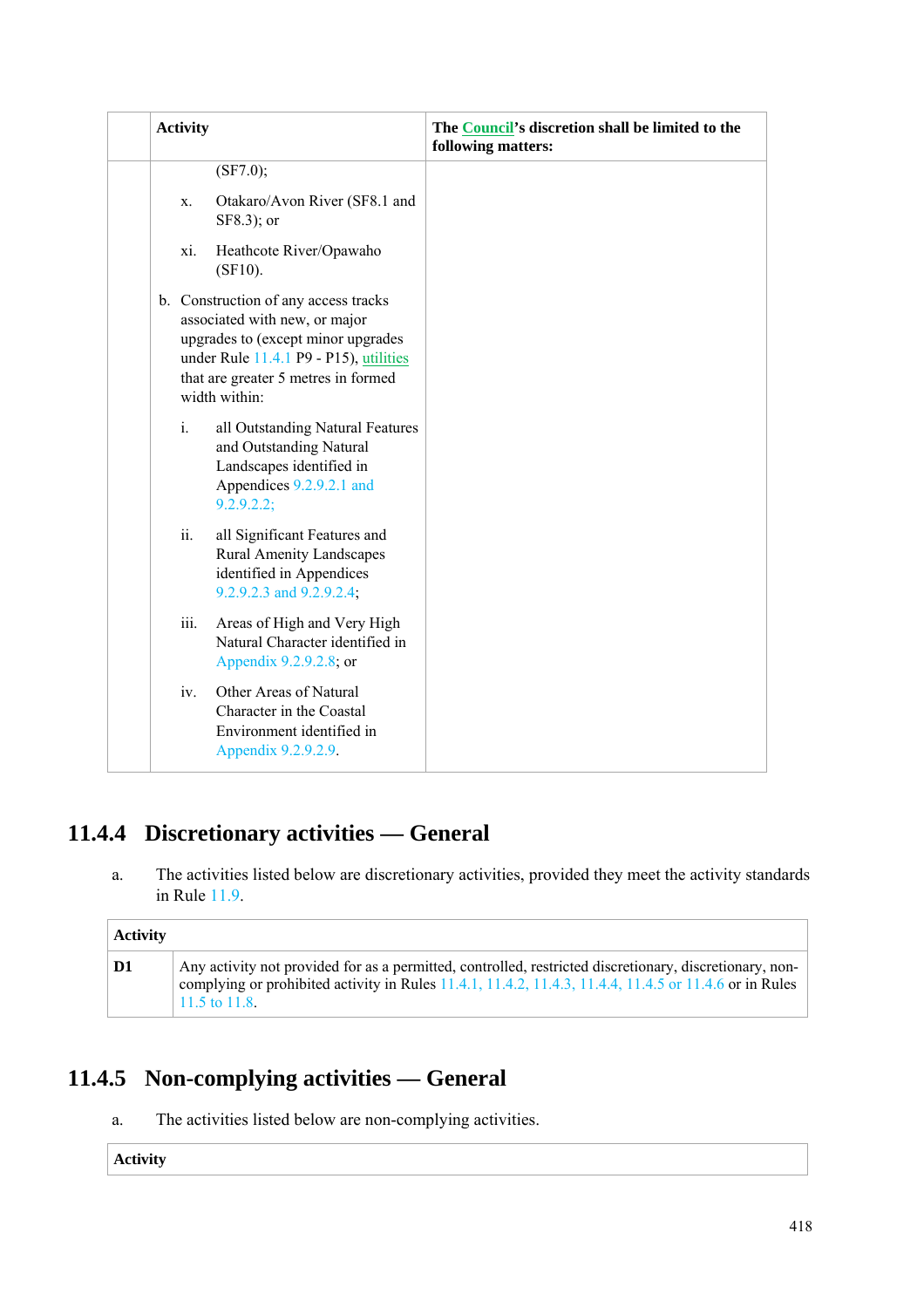| <b>Activity</b> |                                                                                                   |
|-----------------|---------------------------------------------------------------------------------------------------|
| NC1             | Any activity that does not meet one or more of the activity standards for utilities in Rule 11.9. |

# **11.4.6 Prohibited activities — General**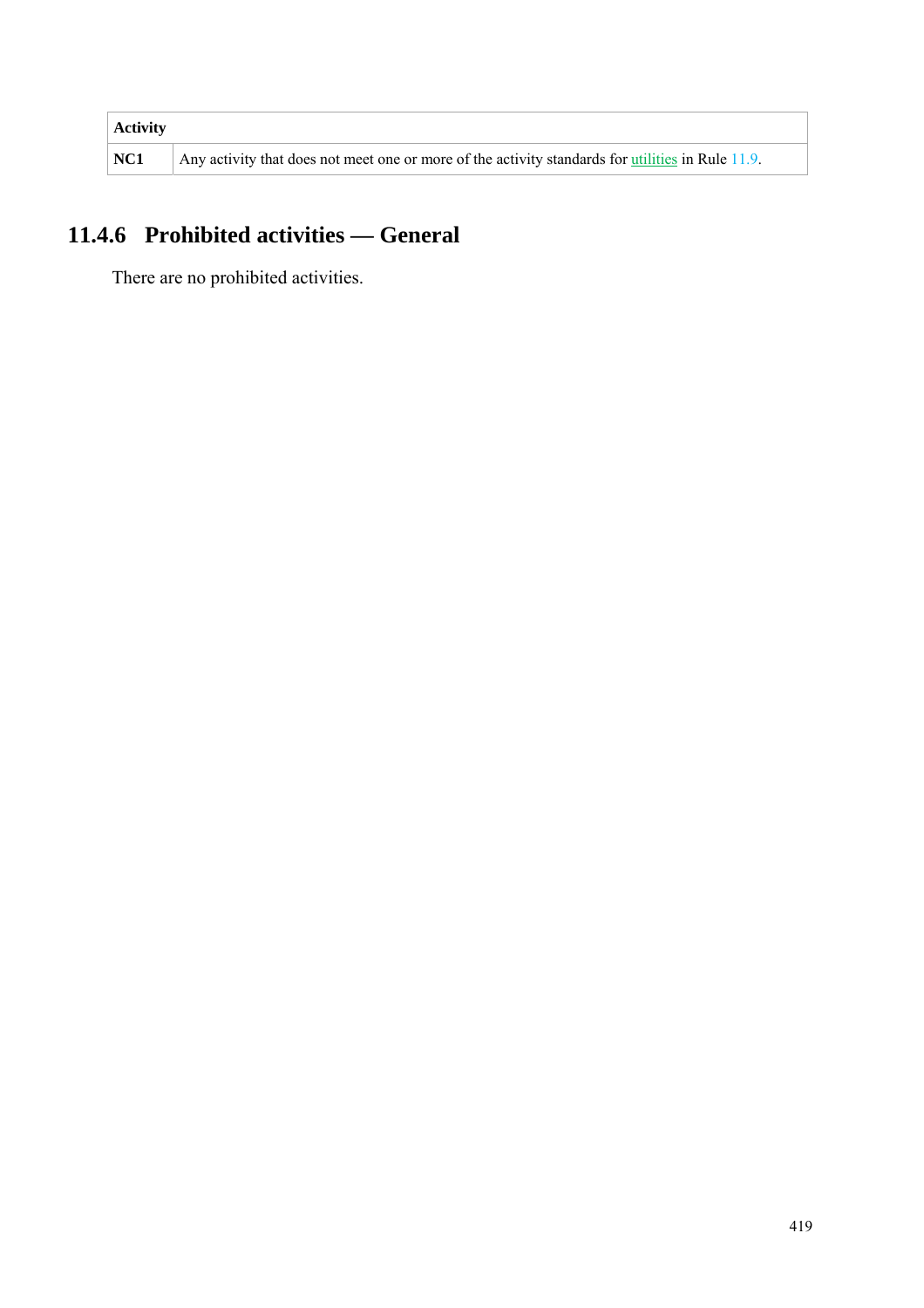# **11.5 Rules — Electricity transmission and electricity distribution**

## **11.5.1 Permitted activities — Electricity transmission and electricity distribution**

- a. The activities listed below are permitted activities if they meet the activity specific standards set out in this table and the activity standards in Rule 11.9.
- b. Activities may also be controlled, restricted discretionary, discretionary, non-complying or prohibited as specified in Rules 11.5.2, 11.5.3, 11.5.4, 11.5.5, 11.5.6 and 11.4, 11.6 to 11.8.

|    | <b>Activity</b>                                                  | <b>Activity specific standards</b> |                                                                                                                                                                                                                                                                                       |
|----|------------------------------------------------------------------|------------------------------------|---------------------------------------------------------------------------------------------------------------------------------------------------------------------------------------------------------------------------------------------------------------------------------------|
| P1 | New electricity                                                  |                                    | a. New above ground <i>utilities</i> shall not be located within or on:                                                                                                                                                                                                               |
|    | transmission and<br>electricity                                  | i.                                 | a Character Area Overlay                                                                                                                                                                                                                                                              |
|    | distribution lines and<br>associated structures<br>or equipment. | ii.                                | an Outstanding Natural Landscape identified in Appendix<br>9.2.9.2.2;                                                                                                                                                                                                                 |
|    |                                                                  | iii.                               | an Outstanding Natural Feature identified in Appendix<br>$9.2.9.2.1$ ;                                                                                                                                                                                                                |
|    |                                                                  | iv.                                | a Significant Feature or Rural Amenity Landscape identified in<br>Appendices 9.2.9.2.3 and 9.2.9.2.4 (except for new electricity<br>distribution lines and associated structures or equipment in<br>Rural Amenity Landscapes);                                                        |
|    |                                                                  | V.                                 | an Important Ridgeline identified on the planning maps;                                                                                                                                                                                                                               |
|    |                                                                  | vi.                                | an Area of Outstanding, or High and Very High, Natural<br>Character in the Coastal Environment identified in Appendices<br>9.2.9.2.7 and 9.2.9.2.8;                                                                                                                                   |
|    |                                                                  | vii.                               | the dripline of a significant tree listed in Appendix 9.4.7.1,                                                                                                                                                                                                                        |
|    |                                                                  | viii.                              | a heritage item or heritage setting listed in Appendix 9.3.7.2; or                                                                                                                                                                                                                    |
|    |                                                                  | ix.                                | Sites of Ngai Tahu cultural significance identified in Schedule<br>9.5.6.1.                                                                                                                                                                                                           |
|    |                                                                  |                                    | b. Within a Rural Amenity Landscape identified in Appendix 9.2.9.2.4:                                                                                                                                                                                                                 |
|    |                                                                  | i.                                 | the maximum height of an electricity distribution utility<br>structure shall be 22 metres; and                                                                                                                                                                                        |
|    |                                                                  | ii.                                | the average <b>height</b> of 10 consecutive electricity distribution<br>utility structures shall be 16 metres.                                                                                                                                                                        |
|    |                                                                  |                                    | Where the total number of new electricity distribution utility<br>structures installed is less than 10, the existing electricity distribution<br>utility structures immediately preceding the new structures shall be<br>included in the calculation to determine the average height. |
|    |                                                                  | Advice note:                       |                                                                                                                                                                                                                                                                                       |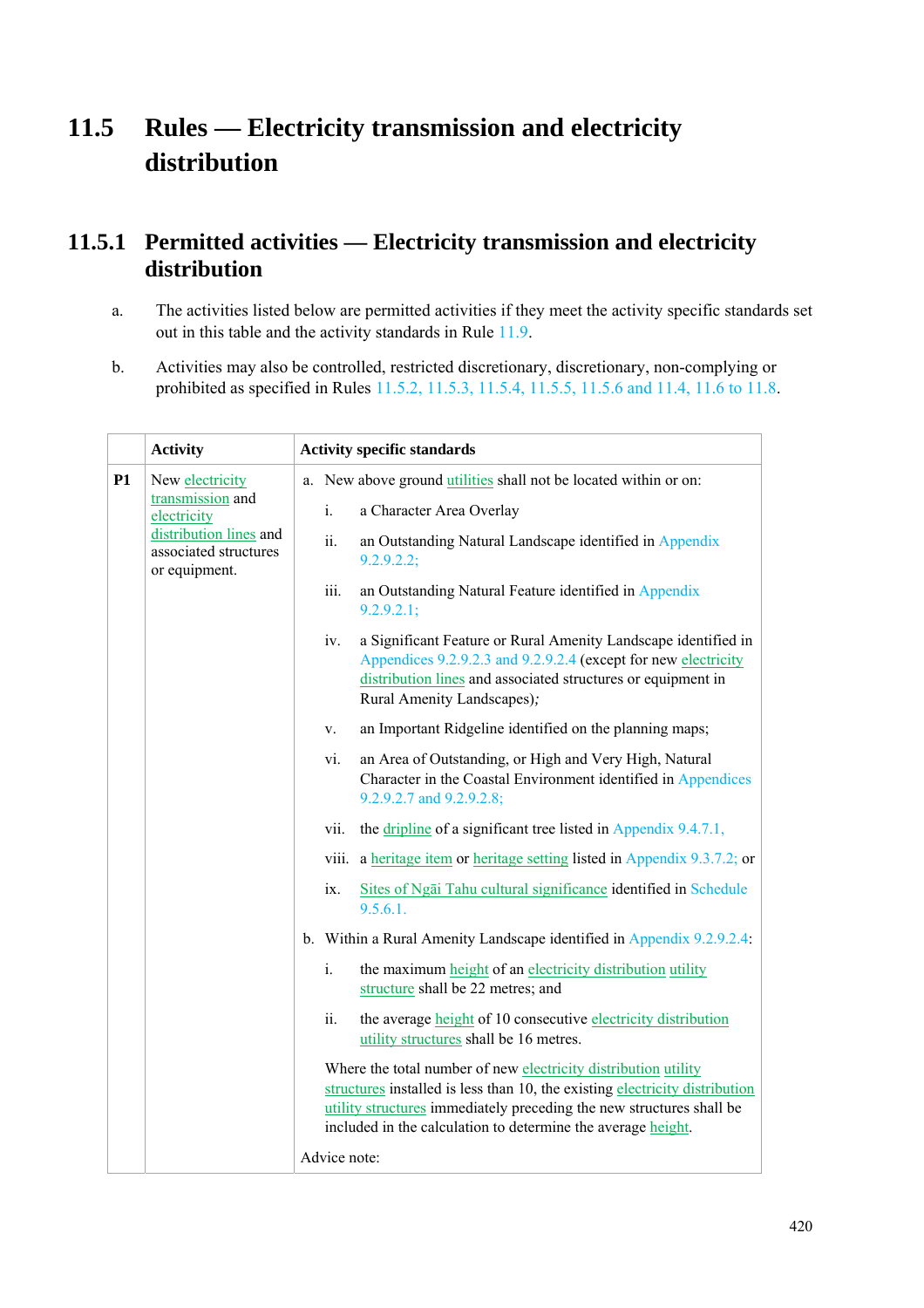|           | <b>Activity</b>                                                                      | <b>Activity specific standards</b>                                                                                                                                 |  |
|-----------|--------------------------------------------------------------------------------------|--------------------------------------------------------------------------------------------------------------------------------------------------------------------|--|
|           |                                                                                      | Rule 11.5.1 P2 also applies in Rural Amenity Landscapes.                                                                                                           |  |
|           |                                                                                      | c. New <i>utility</i> structures or towers shall not exceed:                                                                                                       |  |
|           |                                                                                      | 25 metres in height in the Rural, Specific Purpose (Lyttelton<br>Ĺ.<br>Port), Commercial and Industrial Zones, and any Transport<br>Zone adjoining these zones; or |  |
|           |                                                                                      | ii.<br>15 metres in height in all other zones (including adjacent<br>Transport Zones)                                                                              |  |
| <b>P2</b> | Transformers,                                                                        | a. The following built form standard for the relevant zone:                                                                                                        |  |
|           | substations.<br>switching stations,<br>kiosks, cabinets, and<br>ancillary buildings. | daylight recession planes.<br>$\mathbf{1}$ .                                                                                                                       |  |
|           |                                                                                      | b. The total floor area shall not exceed $10m^2$ .                                                                                                                 |  |
|           |                                                                                      | The maximum height shall not exceed 5.5 metres.<br>$c_{-}$                                                                                                         |  |

## **11.5.2 Controlled activities — Electricity transmission and electricity distribution**

There are no controlled activities.

## **11.5.3 Restricted discretionary activities — Electricity transmission and electricity distribution**

- a. The activities listed below are restricted discretionary activities, provided they meet the activity standards in Rule 11.9.
- b. Decision to grant or decline consent and impose conditions is restricted to the matters of discretion set out in Rule 11.10, as set out in the following table.

|                 | <b>Activity</b>                                                                                                | The Council's discretion shall be limited to the<br>following matters:                                                                                                                                                                                                                                              |
|-----------------|----------------------------------------------------------------------------------------------------------------|---------------------------------------------------------------------------------------------------------------------------------------------------------------------------------------------------------------------------------------------------------------------------------------------------------------------|
| RD1             | Any activity listed in Rule 11.5.1 P1<br>that does not meet one or more of the<br>activity specific standards. | a. Amenity, location and design – Rule $11.10.2$<br>b. Operational considerations – Rule $11.10.3$<br>c. Health and safety – Rule $11.10.4$<br>Heritage and natural environment - Rule 11.10.1<br>d.<br>e. Within sites of Ngai Tahu cultural significance<br>Rule $9.5.5$ , as relevant to the site classification |
| RD <sub>2</sub> | Any activity listed in Rule 11.5.1 P2<br>that does not meet one or more of the<br>activity specific standards. | a. Heritage and natural environment – Rule $11.10.1$<br>b. Amenity, location and design – Rule $11.10.2$<br>Operational considerations – Rule $11.10.3$<br>$\mathbf{c}$ .                                                                                                                                           |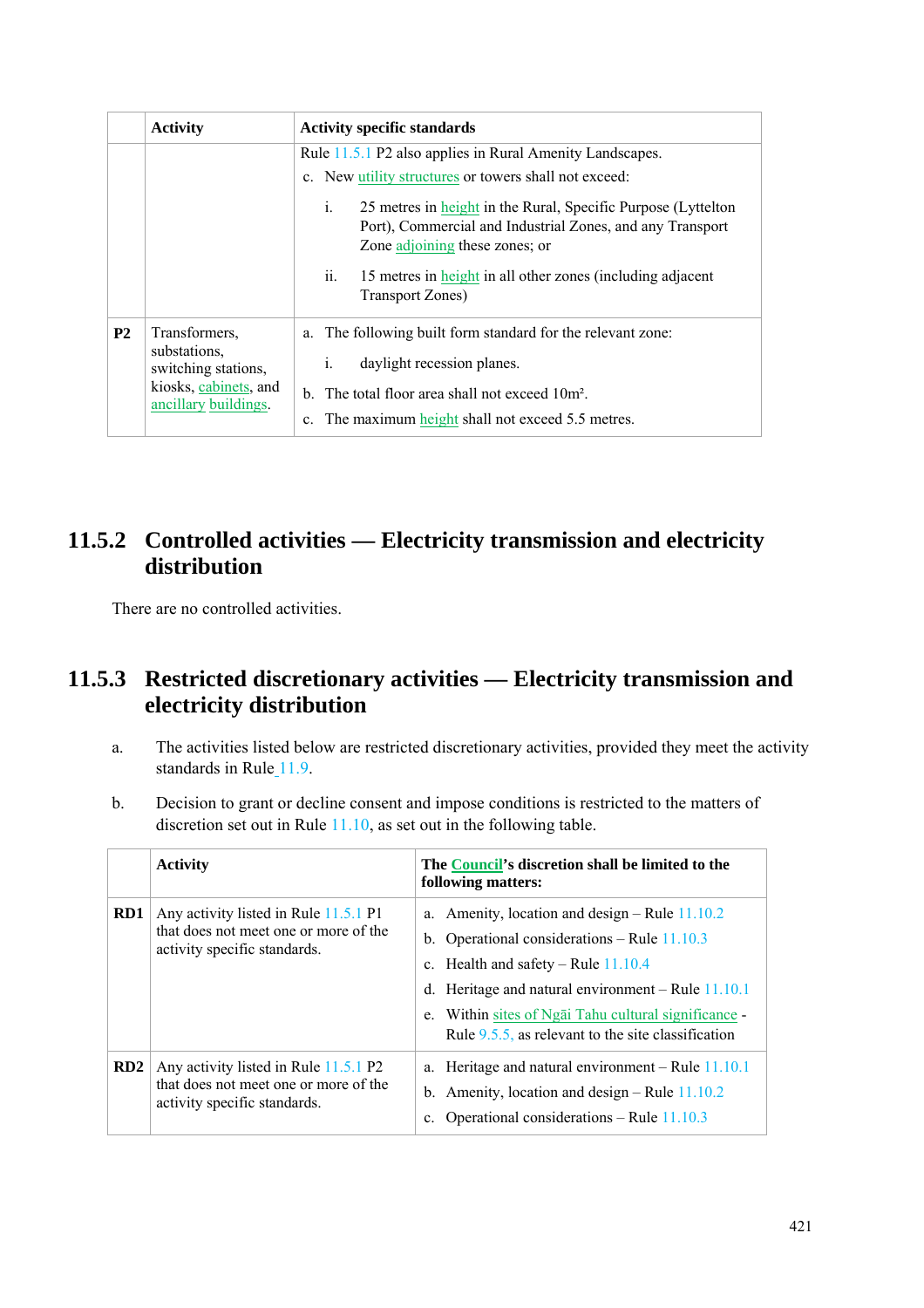### **11.5.4 Discretionary activities — Electricity transmission and electricity distribution**

There are no discretionary activities.

### **11.5.5 Non-complying activities — Electricity transmission and electricity distribution**

There are no non-complying activities.

## **11.5.6 Prohibited activities — Electricity transmission and electricity distribution**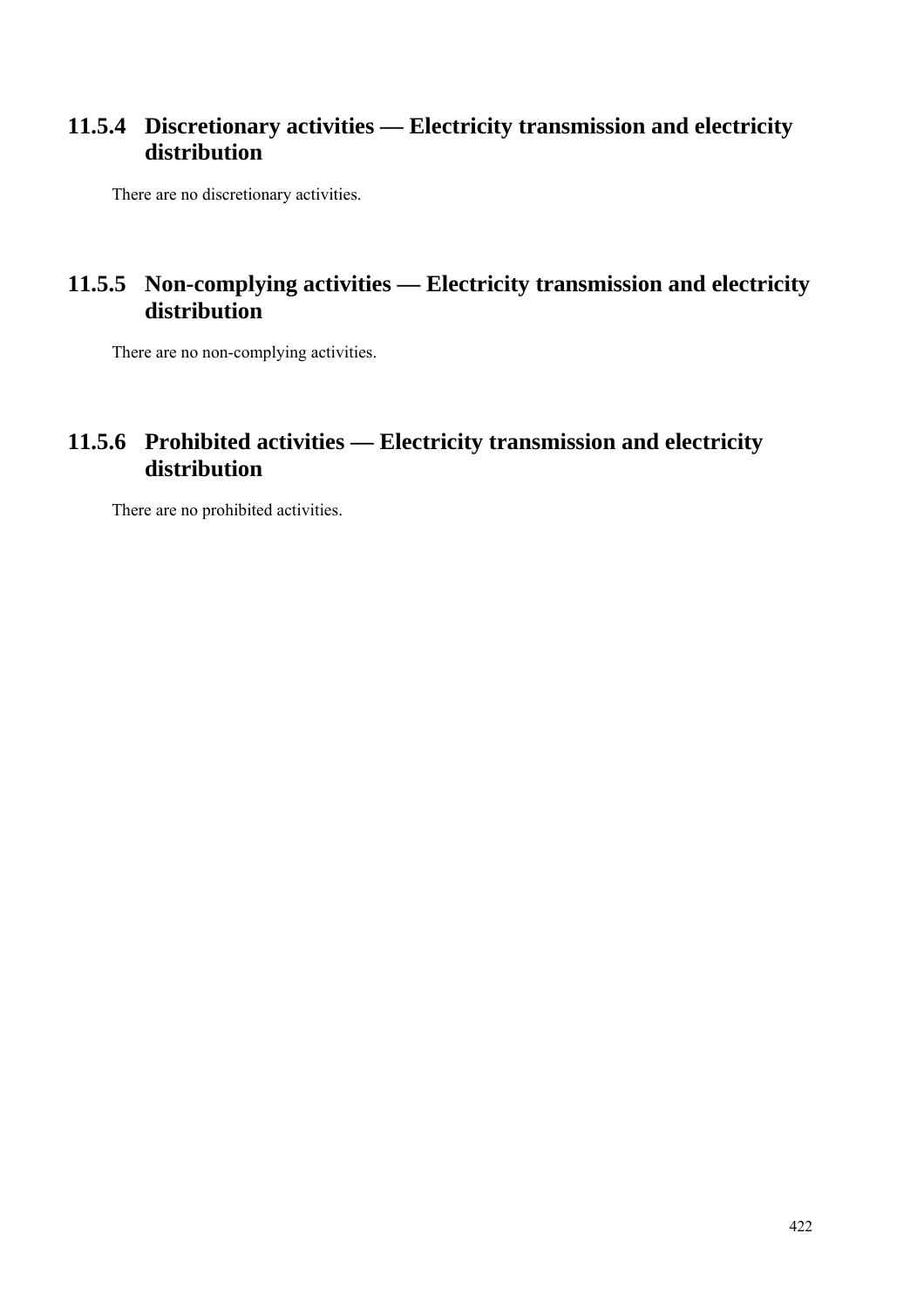# **11.6 Rules — Energy**

# **11.6.1 Permitted activities — Energy**

- a. The activities listed below are permitted activities if they meet the activity specific standards set out in this table and the activity standards in Rule 11.9.
- b. Activities may also be controlled, restricted discretionary, discretionary, non-complying or prohibited as specified in Rules 11.6.2, 11.6.3, 11.6.4, 11.6.5, 11.6.6,11.4, 11.5, 11.7 and 11.8.

|                | <b>Activity</b>                                                                 |                | <b>Activity specific standards</b>                                                                                                                                                |  |  |  |  |
|----------------|---------------------------------------------------------------------------------|----------------|-----------------------------------------------------------------------------------------------------------------------------------------------------------------------------------|--|--|--|--|
| <b>P1</b>      | Installation and operation of<br>equipment for assessing a                      | a.             | Equipment shall not be on a site for more than 12 months in<br>any 36 month period.                                                                                               |  |  |  |  |
|                | site for suitability for<br>renewable electricity                               |                | b. The noise standards in Rule $6.1.5$ for the relevant zone.                                                                                                                     |  |  |  |  |
|                | generation.                                                                     | $\mathbf{c}$ . | Equipment shall not be located within:                                                                                                                                            |  |  |  |  |
|                |                                                                                 |                | i.<br>a Character Area Overlay;                                                                                                                                                   |  |  |  |  |
|                |                                                                                 |                | ii.<br>an Outstanding Natural Landscape identified in<br>Appendix 9.2.9.1.2;                                                                                                      |  |  |  |  |
|                |                                                                                 |                | an Outstanding Natural Feature identified in Appendix<br>iii.<br>9.2.9.1.1;                                                                                                       |  |  |  |  |
|                |                                                                                 |                | a Significant Feature or Rural Amenity Landscape<br>iv.<br>identified in Appendices 9.2.9.1.3 and 9.2.9.1.4;                                                                      |  |  |  |  |
|                |                                                                                 |                | an Important Ridgeline identified on the planning maps;<br>V.                                                                                                                     |  |  |  |  |
|                |                                                                                 |                | an Area of Outstanding, or High and Very High, Natural<br>vi.<br>Character in the Coastal Environment identified in<br>Appendices 9.2.9.2.7 and 9.2.9.2.8;                        |  |  |  |  |
|                |                                                                                 |                | Sites of Ngai Tahu cultural significance identified in<br>vii.<br>Schedule 9.5.6.1;                                                                                               |  |  |  |  |
|                |                                                                                 |                | the dripline of a significant tree listed in Appendix<br><b>VIII.</b><br>$9.4.7.1;$ or                                                                                            |  |  |  |  |
|                |                                                                                 |                | 20 metres of a heritage item or heritage setting listed in<br>ix.<br>Appendix 9.3.7.2.                                                                                            |  |  |  |  |
| P <sub>2</sub> | Installation and operation of                                                   | a.             | The electricity generated must be either:                                                                                                                                         |  |  |  |  |
|                | a solar cell or array of cells<br>for the generation and use of<br>electricity. |                | i.<br>solely for use on the site as ancillary to the principal use<br>of the site; or                                                                                             |  |  |  |  |
|                |                                                                                 |                | ii.<br>for use on the site as ancillary to the principal use of the<br>site and also for supply to not more than 20 residential<br>units and/or industrial/commercial tenancies - |  |  |  |  |
|                |                                                                                 |                | subject to which, any excess may be contributed to the<br>National Grid.                                                                                                          |  |  |  |  |
|                |                                                                                 |                | b. The cell or array must be either incorporated into or mounted<br>on the roof of a building.                                                                                    |  |  |  |  |
|                |                                                                                 |                | c. If the <b>building</b> breaches the daylight recession plane specified                                                                                                         |  |  |  |  |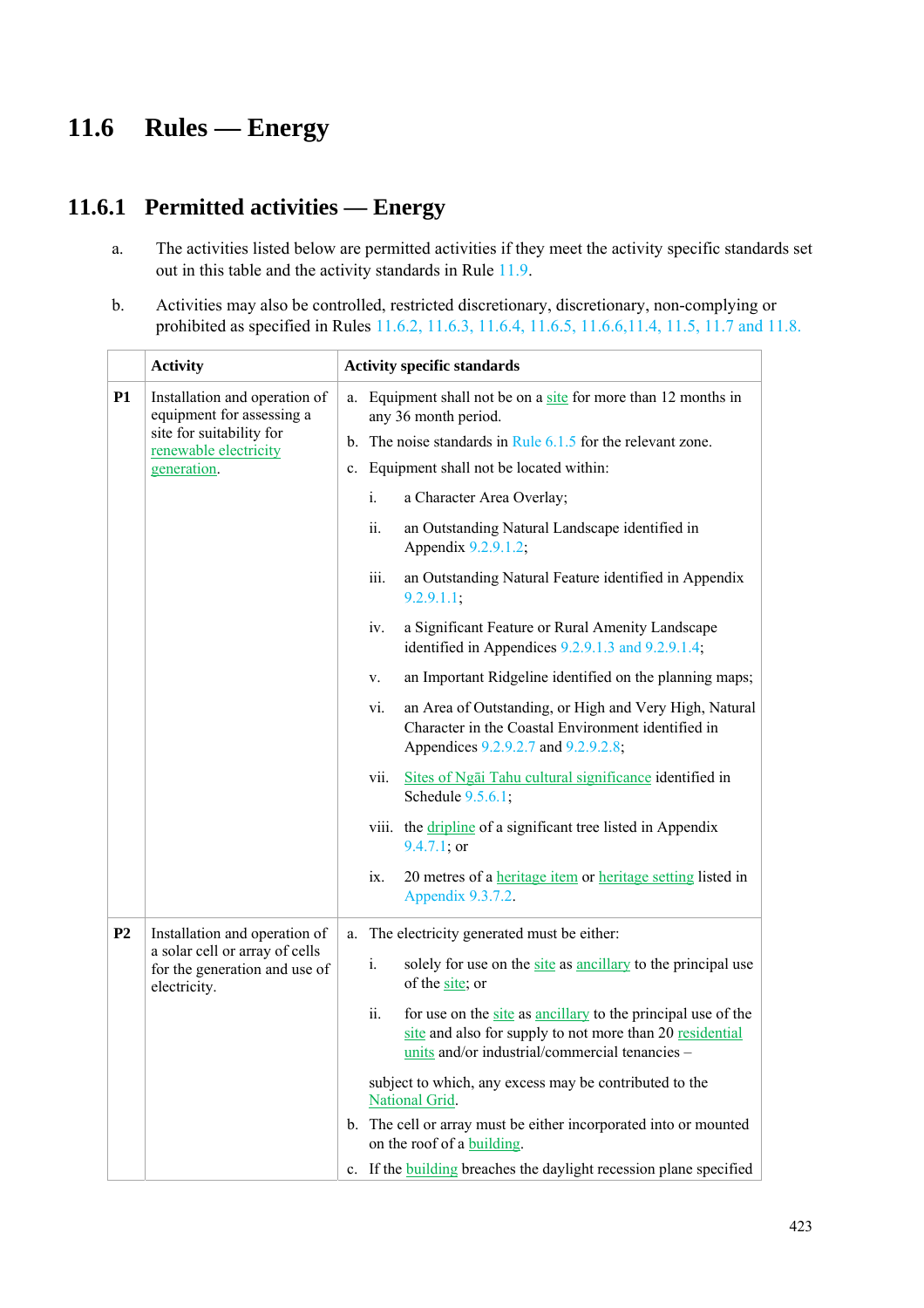|                | <b>Activity</b>                                                                                                                                     | <b>Activity specific standards</b>                                                                                                                                                                                                                                                                                                                                                                                                                                                                                                                                                                                                                                                                                                                                                                                            |
|----------------|-----------------------------------------------------------------------------------------------------------------------------------------------------|-------------------------------------------------------------------------------------------------------------------------------------------------------------------------------------------------------------------------------------------------------------------------------------------------------------------------------------------------------------------------------------------------------------------------------------------------------------------------------------------------------------------------------------------------------------------------------------------------------------------------------------------------------------------------------------------------------------------------------------------------------------------------------------------------------------------------------|
|                |                                                                                                                                                     | by the built standards for the relevant zone, the cell or array<br>may also breach it provided that no cell protrudes more than<br>20 mm from the roof.                                                                                                                                                                                                                                                                                                                                                                                                                                                                                                                                                                                                                                                                       |
|                |                                                                                                                                                     | d. If the <b>building</b> does not breach the daylight recession plane,<br>the cell or array must not breach it either.                                                                                                                                                                                                                                                                                                                                                                                                                                                                                                                                                                                                                                                                                                       |
|                |                                                                                                                                                     | There must not be a solar concentrator.<br>e.                                                                                                                                                                                                                                                                                                                                                                                                                                                                                                                                                                                                                                                                                                                                                                                 |
| P <sub>3</sub> | Substations, transformers, or<br>buildings ancillary to<br>electricity generation<br>equipment.                                                     | The daylight recession planes for the relevant zone.<br>f.<br>The total floor area shall not exceed 10 m <sup>2</sup> , and<br>g.<br>The maximum height shall not exceed 5.5 metres.<br>h.                                                                                                                                                                                                                                                                                                                                                                                                                                                                                                                                                                                                                                    |
| <b>P4</b>      | <b>Emergency</b> or back-up<br>electricity generation that is<br>not the primary electricity<br>supply to the site.                                 | The noise standards in Rule $6.1.6.2.1$ for noise from<br>a.<br>emergency activities.                                                                                                                                                                                                                                                                                                                                                                                                                                                                                                                                                                                                                                                                                                                                         |
| <b>P5</b>      | Installation and operation of<br>a wind turbine for the<br>generation and use of<br>electricity on a site or sites<br>in Rural or Industrial Zones. | The electricity generated must be either:<br>a.<br>solely for use on the site as ancillary to the principal use<br>$\mathbf{i}$ .<br>of the site; or<br>ii.<br>for use on the site as ancillary to the principal use of the<br>site and also for supply to not more than 20 residential<br>units (of a Rural or Residential Zone) and/or<br>industrial/commercial tenancies (of an Industrial Zone)<br>subject to which, any excess may be contributed to the<br>National Grid.<br>b. If standard $(a)(i)$ applies, no more than one wind turbine is to<br>be erected on each site. If standard $(a)(ii)$ applies, the wind<br>turbines may be clustered on one or more of the sites.<br>c. No above ground part of any wind turbine (including the full<br>extent of blades) shall exceed a total <b>height</b> of 20 metres |
|                |                                                                                                                                                     | above the ground.<br>d. The road boundary building setbacks and minimum building<br>setbacks from internal boundaries of the relevant Rural or<br>Industrial Zone apply. Compliance with this standard shall be<br>to any above ground part of each wind turbine and the full<br>extent of blades of each wind turbine.<br>e. The noise standards in Rule $6.1.5$ for the relevant Rural or<br>Industrial Zone apply.<br>f. No wind turbine shall be located within or on:<br>an Outstanding Natural Landscape identified in<br>i.<br>Appendix 9.2.9.2.2;<br>an Outstanding Natural Feature identified in Appendix<br>ii.<br>9.2.9.2.1;<br>iii.<br>a Significant Feature or Rural Amenity Landscape<br>identified in Appendices 9.2.9.2.3 and 9.2.9.2.4;<br>an Important Ridgeline identified on the planning maps;<br>IV.    |
|                |                                                                                                                                                     | an Area of Outstanding, or High and Very High, Natural<br>V.                                                                                                                                                                                                                                                                                                                                                                                                                                                                                                                                                                                                                                                                                                                                                                  |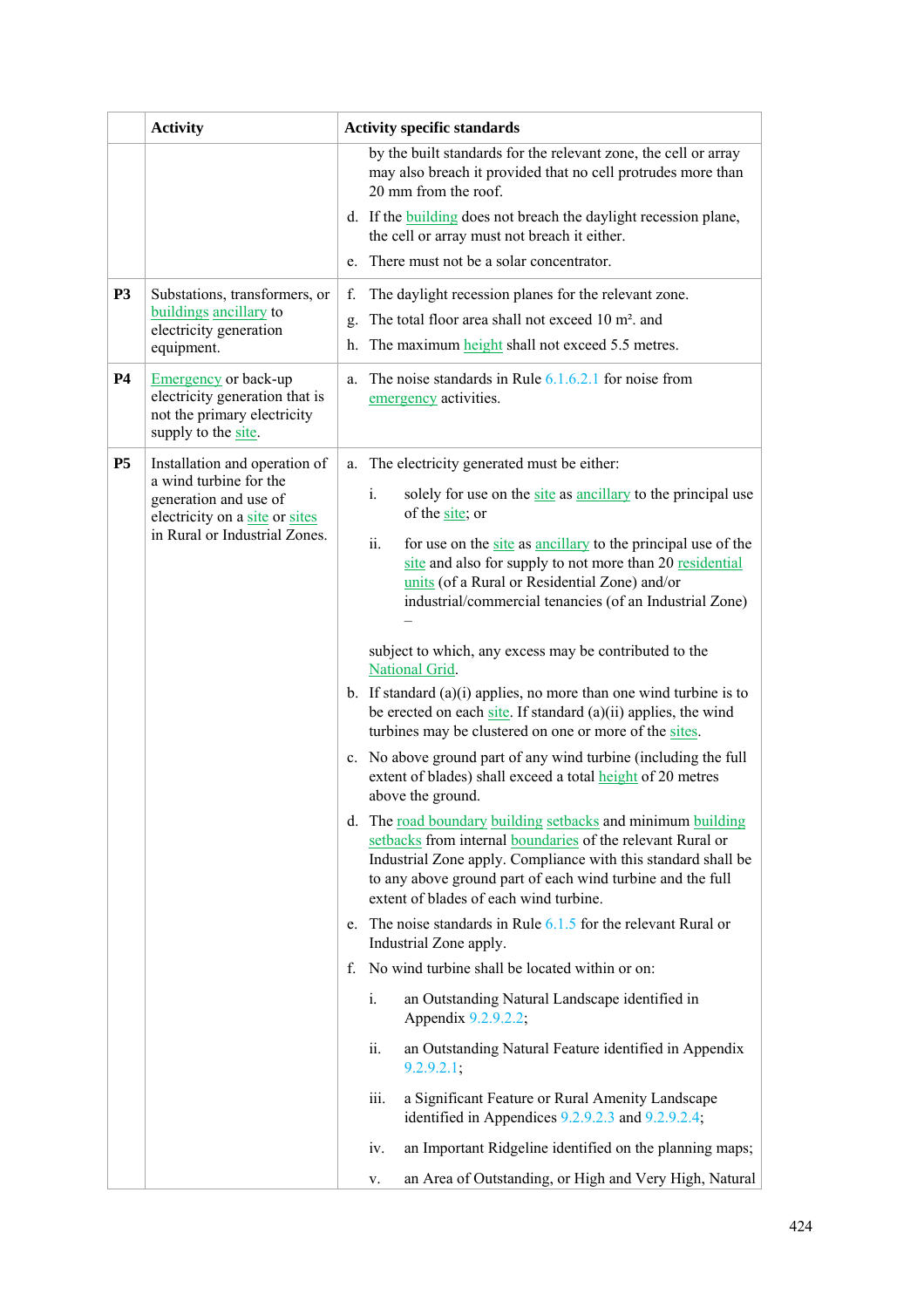|           | <b>Activity</b>                                                                                                                                             | <b>Activity specific standards</b>                                                                                                                                                                                                                        |  |
|-----------|-------------------------------------------------------------------------------------------------------------------------------------------------------------|-----------------------------------------------------------------------------------------------------------------------------------------------------------------------------------------------------------------------------------------------------------|--|
|           |                                                                                                                                                             | Character in the Coastal Environment identified in<br>Appendices 9.2.9.2.7 and 9.2.9.2.8;<br>the dripline of a significant tree listed in Appendix<br>Vl.<br>$9.4.7.1$ ; or<br>a heritage item or heritage setting listed in Appendix<br>V11.<br>9.3.7.2. |  |
| <b>P6</b> | Installation and operation of<br>gas and fuel (including<br>LPG) distribution or<br>transmission pipelines,<br>including necessary<br>incidental equipment. | Nil.                                                                                                                                                                                                                                                      |  |
| P7        | Tanks for the storage of gas,<br>including LPG.                                                                                                             | a. Built form standards for the relevant zone.                                                                                                                                                                                                            |  |

# **11.6.2 Controlled activities — Energy**

There are no controlled activities.

## **11.6.3 Restricted discretionary activities — Energy**

- a. The activities listed below are restricted discretionary activities, provided they meet the activity standards in Rule 11.9.
- b. Decision to grant or decline consent and impose conditions is restricted to the matters of discretion set out in Rule 11.10, as set out in the following table.

|                 | <b>Activity</b>                                                                                                | The Council's discretion shall be limited to the<br>following matters:                                                                                                                                                                                          |
|-----------------|----------------------------------------------------------------------------------------------------------------|-----------------------------------------------------------------------------------------------------------------------------------------------------------------------------------------------------------------------------------------------------------------|
| RD1             | Any activity listed in Rule 11.6.1 P1<br>that does not meet one or more of the<br>activity specific standards. | Amenity, location and design – Rule $11.10.2(a)$<br>a.<br>Operational considerations – Rule $11.10.3(a)$<br>$b_{\cdot}$<br>Within sites of Ngai Tahu cultural significance -<br>$\mathbf{c}$ .<br>Rule $9.5.5$ , as relevant to the site classification         |
| RD2             | Any activity listed in Rule 11.6.1 P3<br>that does not meet one or more of the<br>activity specific standards. | a. Heritage and natural environment – Rule $11.10.1$<br>b. Amenity, location and design – Rule $11.10.2$<br>Operational considerations – Rule $11.10.3$<br>$c_{-}$<br>d. Health and safety – Rule $11.10.4(a)$<br>Electricity generation – Rule $11.10.5$<br>e. |
| RD <sub>3</sub> | Any activity listed in Rule 11.6.1 P4<br>that does not meet one or more of the<br>activity specific standards. | Heritage and natural environment – Rule $11.10.1$<br>a.<br>b. Amenity, location and design – Rule $11.10.2$<br>Operational considerations – Rule $11.10.3$<br>$c_{-}$<br>Health and safety – Rule $11.10.4(a)$<br>d.                                            |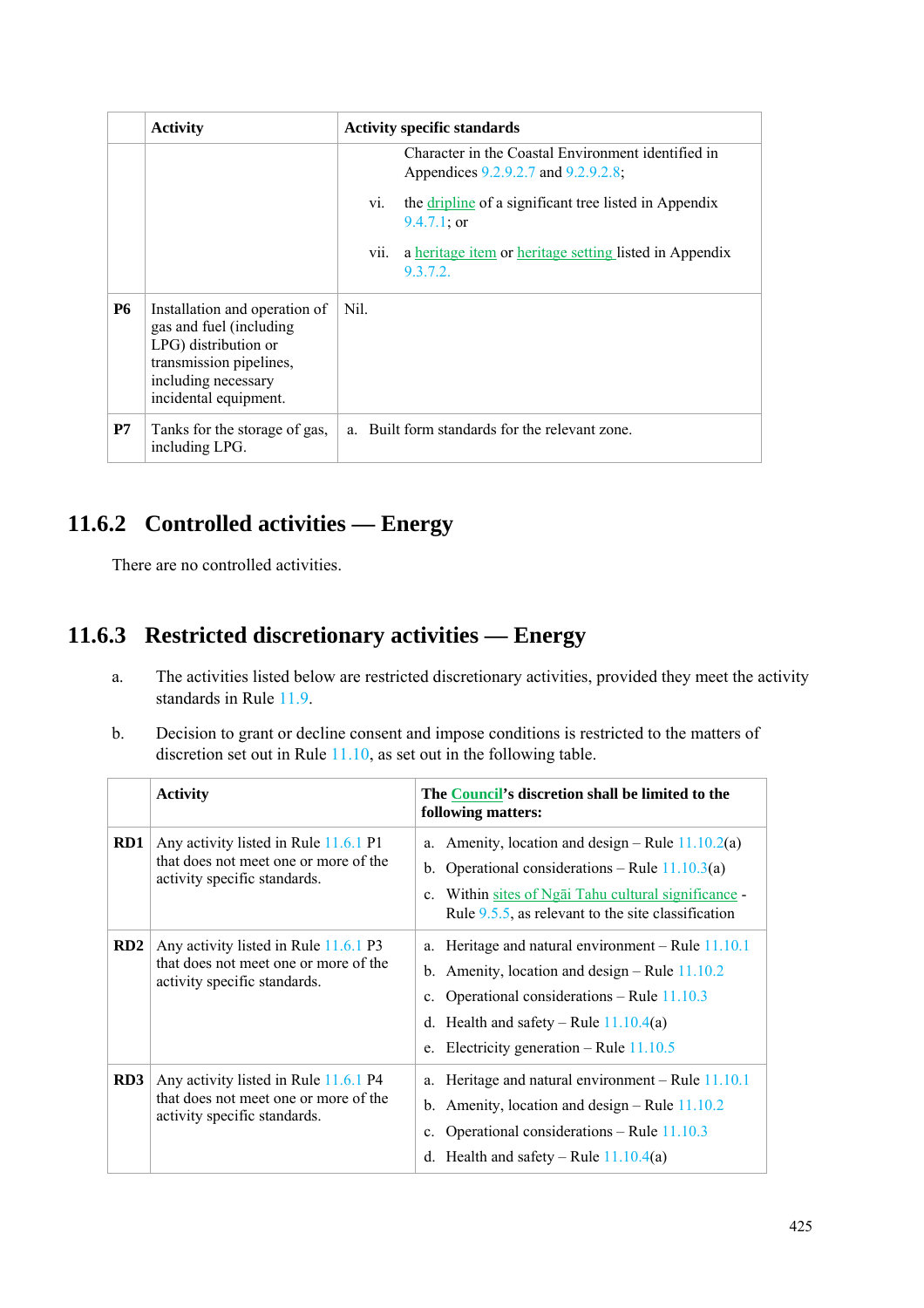|                  | <b>Activity</b>                                                                                                                                                                                                                                                                                                                                                                                                                                                                                                                                                                                                                                                                                    | The Council's discretion shall be limited to the<br>following matters:                                                                                                                                                                                                                                                                                                                                     |
|------------------|----------------------------------------------------------------------------------------------------------------------------------------------------------------------------------------------------------------------------------------------------------------------------------------------------------------------------------------------------------------------------------------------------------------------------------------------------------------------------------------------------------------------------------------------------------------------------------------------------------------------------------------------------------------------------------------------------|------------------------------------------------------------------------------------------------------------------------------------------------------------------------------------------------------------------------------------------------------------------------------------------------------------------------------------------------------------------------------------------------------------|
|                  |                                                                                                                                                                                                                                                                                                                                                                                                                                                                                                                                                                                                                                                                                                    | e. Electricity generation – Rule $11.10.5$                                                                                                                                                                                                                                                                                                                                                                 |
| RD4              | Installation and operation of a wind<br>turbine for the generation and use of<br>electricity on a site or sites other than in<br>Rural or Industrial Zones that meet the<br>standards specified in paragraphs a. to f.<br>of this Rule RD4:<br>a. If the electricity generated is solely<br>for use on the $site(s)$ , not more than<br>one wind turbine is to be erected on<br>each site; and<br>b. No above ground part of the wind<br>turbine (including the full extent of<br>blades) exceeds a total height of 20<br>metres above ground; and<br>c. Each wind turbine meets the road<br>boundary building setback and<br>minimum building setback from<br>internal boundaries of the relevant | Heritage and natural environment - Rule 11.10.1<br>a.<br>b. Amenity, location and design – Rule $11.10.2(a)$<br>Operational considerations – Rule $11.10.3(a)$<br>$\mathbf{c}$ .<br>d. Health and safety – Rule $11.10.4a$<br>Electricity generation – Rule $11.10.5(b)$ and (k)<br>e.<br>Within sites of Ngai Tahu cultural significance -<br>f.<br>Rule $9.5.5$ , as relevant to the site classification |
|                  | zone; and<br>d. The noise standards for the relevant<br>zone are met; and<br>e. No wind turbine is located within a<br>Character Area Overlay; and<br>The electricity generated is either:<br>f.<br>solely for use on the $site(s)$ as<br>i.<br>ancillary to the principal use of<br>the $site(s)$ ; or<br>ii.<br>for use on the site or sites as<br>ancillary to the principal use of                                                                                                                                                                                                                                                                                                             |                                                                                                                                                                                                                                                                                                                                                                                                            |
|                  | the $\frac{\text{site}}{\text{site}}$ and also for supply<br>to not more than 20 residential<br>units and/or<br>industrial/commercial<br>$t$ enancies $-$<br>subject to which any excess may be<br>contributed to the National Grid.                                                                                                                                                                                                                                                                                                                                                                                                                                                               |                                                                                                                                                                                                                                                                                                                                                                                                            |
| R <sub>D</sub> 5 | Any activity listed in Rule 11.6.1 P2<br>that does not meet one or more of the<br>activity specific standards $(b)$ – $(e)$ .                                                                                                                                                                                                                                                                                                                                                                                                                                                                                                                                                                      | Heritage and natural environment - Rule 11.10.1<br>a.<br>Amenity, location and design – Rule 11.10.2<br>$\mathbf{b}$ .<br>Operational considerations – Rule 11.10.3<br>$\mathbf{c}$ .<br>Health and safety - Rule 11.10.4a<br>d.<br>Electricity generation – Rule $11.10.5$<br>e.                                                                                                                          |
| RD <sub>6</sub>  | Any activity listed in Rule 11.6.1 P5<br>that does not meet one or more of the<br>activity specific standards $(b) - (f)$ .                                                                                                                                                                                                                                                                                                                                                                                                                                                                                                                                                                        | a. Heritage and natural environment - Rule 11.10.1<br>Amenity, location and design – Rule 11.10.2<br>b.<br>Operational considerations – Rule 11.10.3<br>$\mathbf{c}$ .                                                                                                                                                                                                                                     |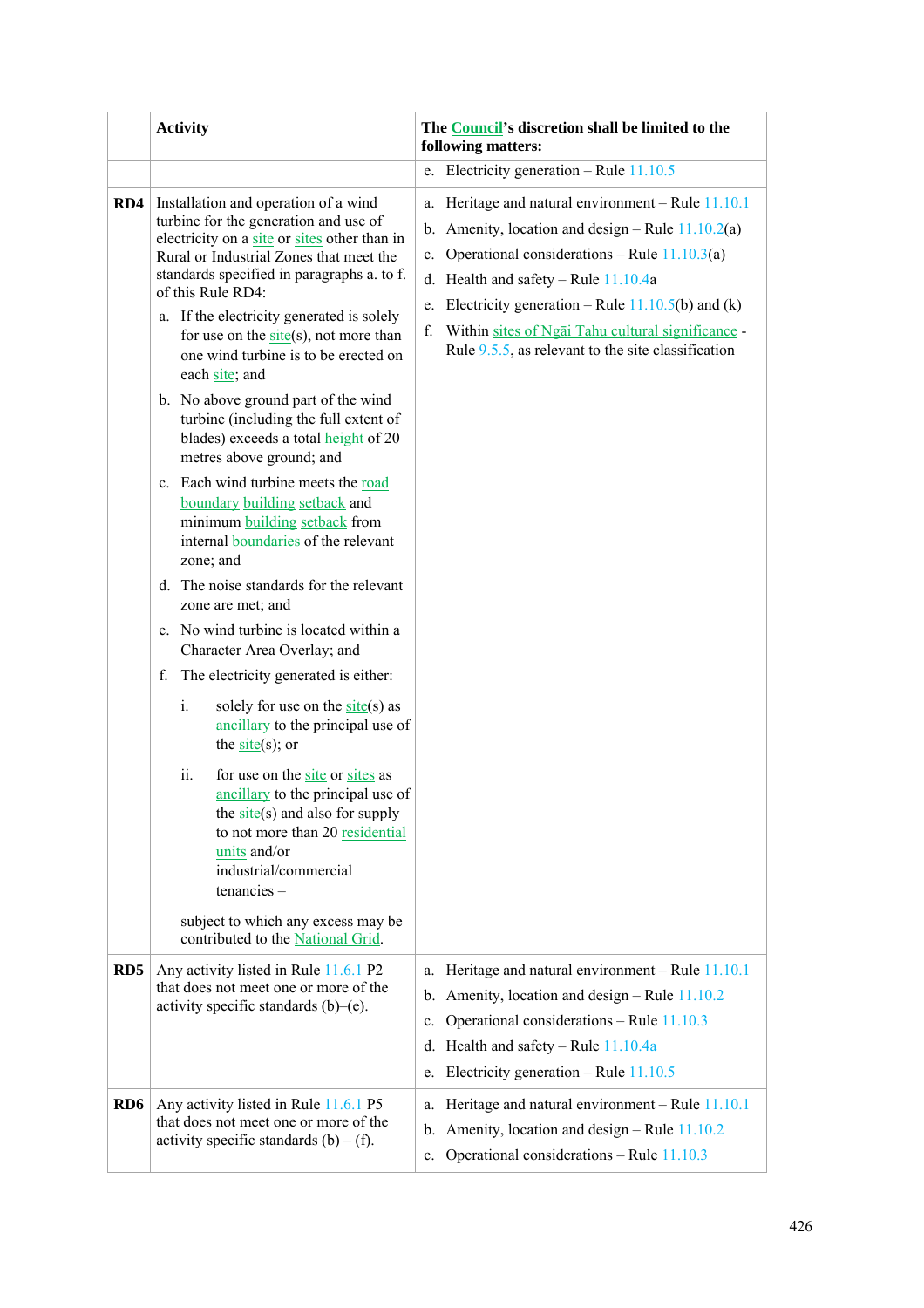|                 | <b>Activity</b>                                                                                                                         | The Council's discretion shall be limited to the<br>following matters:                                                                                                                                                                                                                                            |
|-----------------|-----------------------------------------------------------------------------------------------------------------------------------------|-------------------------------------------------------------------------------------------------------------------------------------------------------------------------------------------------------------------------------------------------------------------------------------------------------------------|
|                 |                                                                                                                                         | d. Health and safety – Rule $11.10.4a$<br>Electricity generation – Rule $11.10.5$<br>e.<br>$\mathbf{f}$<br>Within sites of Ngai Tahu cultural significance -                                                                                                                                                      |
|                 |                                                                                                                                         | Rule $9.5.5$ , as relevant to the site classification                                                                                                                                                                                                                                                             |
| RD7             | Installation and operation of a utility<br>and associated pipes and structures for<br>the generation of energy using waste<br>products. | a. Heritage and natural environment – Rule $11.10.1$<br>b. Amenity, location and design – Rule $11.10.2$<br>c. Operational considerations – Rule $11.10.3$<br>d. Health and safety – Rule $11.10.4a$<br>Electricity generation – Rule $11.10.5$<br>e.<br>f.<br>Water, was tewater and stormwater – Rule $11.10.6$ |
| RD <sub>8</sub> | Any activity listed in Rule 11.6.1 P7<br>that does not meet one or more of the<br>activity specific standards.                          | Heritage and natural environment – Rule $11.10.1$<br>a.<br>b. Amenity, location and design – Rule $11.10.2$<br>Operational considerations - Rule 11.10.3<br>$c_{-}$<br>d. Health and safety – Rule $11.10.4a$                                                                                                     |

# **11.6.4 Discretionary activities — Energy**

a. The activities listed below are discretionary activities, provided they meet the activity standards in Rule 11.9.

| <b>Activity</b> |    |                                                                                                |                                                                                                                                                                                                                          |  |  |  |  |  |
|-----------------|----|------------------------------------------------------------------------------------------------|--------------------------------------------------------------------------------------------------------------------------------------------------------------------------------------------------------------------------|--|--|--|--|--|
| D1              |    | Any activity listed in Rule 11.6.1 P2 that does not meet activity specific standard (a) where: |                                                                                                                                                                                                                          |  |  |  |  |  |
|                 |    |                                                                                                | a. The activity occurs in the Rural, Commercial (other than in the Central City) or Industrial Zones<br>and does not occur within the area covered by the Christchurch International Airport Protection<br>Surfaces; and |  |  |  |  |  |
|                 |    | annum.                                                                                         | b. Any solar concentrator does not reflect light into a Residential Zone for more than 15 hours per                                                                                                                      |  |  |  |  |  |
|                 |    |                                                                                                | c. The solar cell or concentrator is not located within:                                                                                                                                                                 |  |  |  |  |  |
|                 |    | $\mathbf{i}$ .                                                                                 | an Outstanding Natural Landscape identified in Appendix 9.2.9.2.2;                                                                                                                                                       |  |  |  |  |  |
|                 |    | ii.                                                                                            | an Outstanding Natural Feature identified in Appendix 9.2.9.2.1;                                                                                                                                                         |  |  |  |  |  |
|                 |    | iii.                                                                                           | a Significant Feature or Rural Amenity Landscape identified in Appendices 9.2.9.2.3 and<br>9.2.9.2.4;                                                                                                                    |  |  |  |  |  |
|                 |    | iv.                                                                                            | an Important Ridgeline identified on the planning maps;                                                                                                                                                                  |  |  |  |  |  |
|                 |    | V.                                                                                             | an Area of Outstanding, or High and Very High, Natural Character in the Coastal<br>Environment identified in Appendices 9.2.9.2.7 and 9.2.9.2.8;                                                                         |  |  |  |  |  |
|                 |    | vi.                                                                                            | the dripline of a significant tree listed in Appendix 9.4.7.1; or                                                                                                                                                        |  |  |  |  |  |
|                 |    | vii.                                                                                           | 20 metres of a heritage item or heritage setting listed in Appendix 9.3.7.2.                                                                                                                                             |  |  |  |  |  |
| D2              |    |                                                                                                | Any activity listed in Rule 11.6.1 P5 that does not meet activity specific standard (a) where:                                                                                                                           |  |  |  |  |  |
|                 | a. |                                                                                                | The activity occurs in the Rural Port Hills, Rural Templeton, Rural Urban Fringe, Rural                                                                                                                                  |  |  |  |  |  |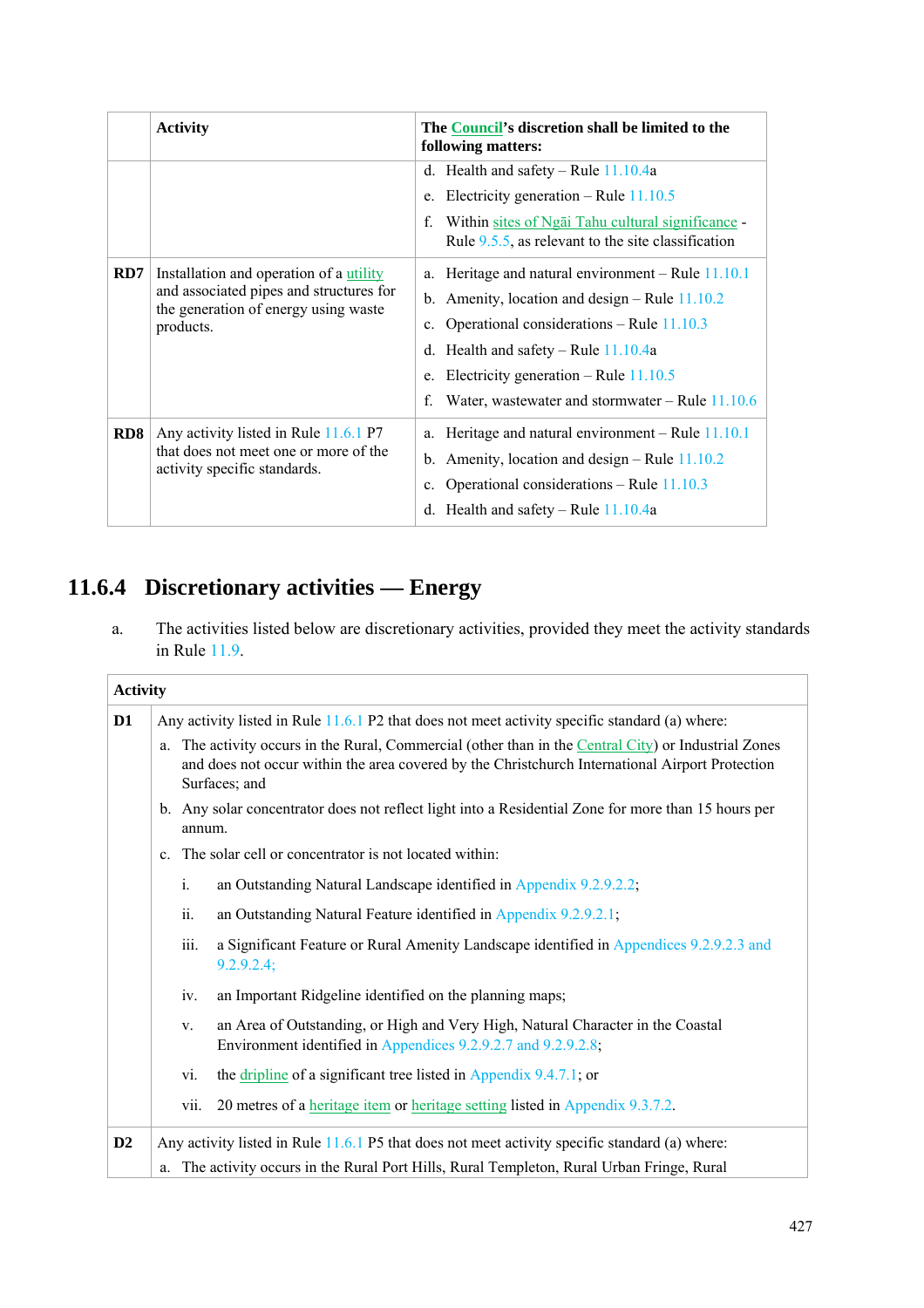| <b>Activity</b> |                                                                                                                                                                                  |                                                                                                                                                  |  |  |  |  |  |
|-----------------|----------------------------------------------------------------------------------------------------------------------------------------------------------------------------------|--------------------------------------------------------------------------------------------------------------------------------------------------|--|--|--|--|--|
|                 | Waimakariri, Rural Quarry or Rural Banks Peninsula Zones; and                                                                                                                    |                                                                                                                                                  |  |  |  |  |  |
|                 | b. Noise levels comply with the limits prescribed in NZS6808:2010 (Acoustics – Wind Farm Noise).<br>Noise levels shall be measured and assessed in accordance with NZS6808:2010. |                                                                                                                                                  |  |  |  |  |  |
|                 |                                                                                                                                                                                  | c. The wind turbine is not located within:                                                                                                       |  |  |  |  |  |
|                 | $\mathbf{i}$ .                                                                                                                                                                   | an Outstanding Natural Landscape identified in Appendix 9.2.9.2.2;                                                                               |  |  |  |  |  |
|                 | ii.                                                                                                                                                                              | an Outstanding Natural Feature identified in Appendix 9.2.9.2.1;                                                                                 |  |  |  |  |  |
|                 | iii.                                                                                                                                                                             | a Significant Feature or Rural Amenity Landscape identified in Appendices 9.2.9.2.3 and<br>9.2.9.2.4;                                            |  |  |  |  |  |
|                 | iv.                                                                                                                                                                              | an Important Ridgeline identified on the planning maps;                                                                                          |  |  |  |  |  |
|                 | V.                                                                                                                                                                               | an Area of Outstanding, or High and Very High, Natural Character in the Coastal<br>Environment identified in Appendices 9.2.9.2.7 and 9.2.9.2.8; |  |  |  |  |  |
|                 | vi.                                                                                                                                                                              | the dripline of a significant tree listed in Appendix $9.4.7.1$ ; or                                                                             |  |  |  |  |  |
|                 | vii.                                                                                                                                                                             | 20 metres of a heritage item or heritage setting listed in Appendix 9.3.7.2.                                                                     |  |  |  |  |  |
| D <sub>3</sub>  |                                                                                                                                                                                  | Non-renewable electricity generation:                                                                                                            |  |  |  |  |  |
|                 |                                                                                                                                                                                  | a. In Industrial Zones; and                                                                                                                      |  |  |  |  |  |
|                 |                                                                                                                                                                                  | b. Where the <u>utility</u> complies with the rules in Chapter 16 (Industrial) and noise rules in Chapter 6<br>(General Rules).                  |  |  |  |  |  |

# **11.6.5 Non-complying activities — Energy**

a. The activities listed below are non-complying activities.

| <b>Activity</b> |                                                                                                                                       |
|-----------------|---------------------------------------------------------------------------------------------------------------------------------------|
| NC <sub>1</sub> | Any activity listed in Rule 11.6.1 P2 that does not meet activity specific standard (a) and is not<br>provided for in Rule 11.6.4 D1. |
| NC2             | Any activity listed in Rule 11.6.1 P5 that does not meet activity specific standard (a) and is not<br>provided for in Rule 11.6.4 D2. |
| NC <sub>3</sub> | Non-renewable electricity generation activities not provided for in Rule 11.6.4 D3.                                                   |

# **11.6.6 Prohibited activities — Energy**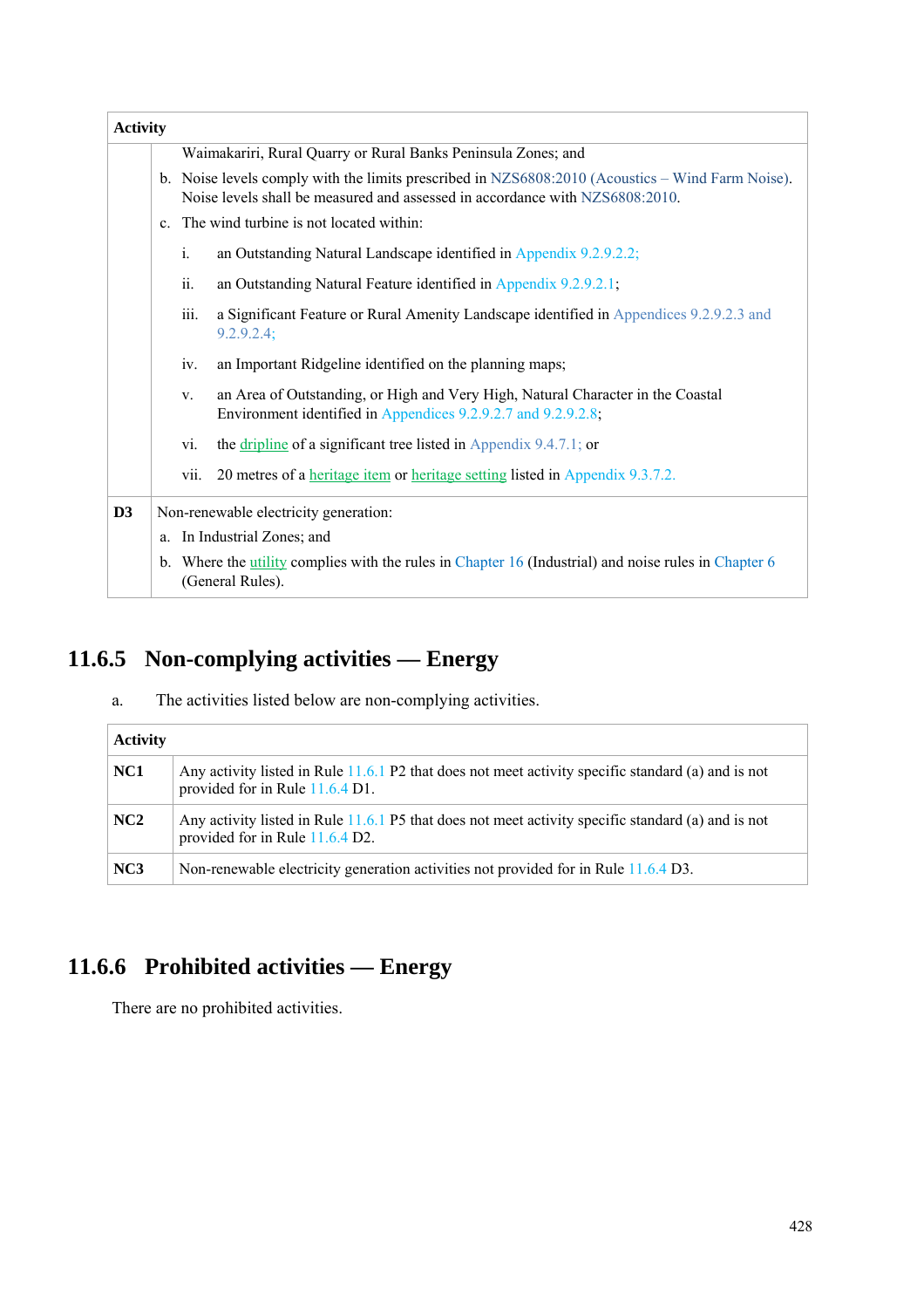# **11.7 Rules — Communication facilities**

### **11.7.1 Permitted activities — Communication facilities**

- a. The activities listed below are permitted activities if they meet the activity specific standards set out in this table and the activity standards in Rule 11.9.
- b. Activities may also be controlled, restricted discretionary, discretionary, non-complying or prohibited as specified in Rules 11.7.2, 11.7.3, 11.7.4, 11.7.5, 11.7.6, 11.4, 11.5, 11.6 and 11.8.

|           | <b>Activity</b>                          | <b>Activity specific standards</b> |       |                                                                                                                                                                                                                                                                                                                  |  |
|-----------|------------------------------------------|------------------------------------|-------|------------------------------------------------------------------------------------------------------------------------------------------------------------------------------------------------------------------------------------------------------------------------------------------------------------------|--|
| <b>P1</b> | Freestanding<br>communication utilities. |                                    |       | a. Freestanding communication <i>utilities</i> (other than where located in<br>a Transport Zone) shall not be located within or on:                                                                                                                                                                              |  |
|           |                                          |                                    | i.    | a Character Area Overlay                                                                                                                                                                                                                                                                                         |  |
|           |                                          |                                    | ii.   | an Outstanding Natural Landscape identified in Appendix<br>9.2.9.2.2;                                                                                                                                                                                                                                            |  |
|           |                                          |                                    | iii.  | an Outstanding Natural Feature identified in Appendix<br>9.2.9.2.1;                                                                                                                                                                                                                                              |  |
|           |                                          |                                    | iv.   | a Significant Feature or Rural Amenity Landscape<br>identified in Appendices 9.2.9.2.3 and 9.2.9.2.4;                                                                                                                                                                                                            |  |
|           |                                          |                                    | V.    | an Important Ridgeline identified on the planning maps;                                                                                                                                                                                                                                                          |  |
|           |                                          |                                    | vi.   | an Area of Outstanding, or High and Very High, Natural<br>Character in the Coastal Environment identified in<br>Appendices 9.2.9.2.7 and 9.2.9.2.8; or                                                                                                                                                           |  |
|           |                                          |                                    | vii.  | a heritage item or heritage setting listed in Appendix<br>9.3.7.2;                                                                                                                                                                                                                                               |  |
|           |                                          |                                    | and   |                                                                                                                                                                                                                                                                                                                  |  |
|           |                                          |                                    |       | Freestanding communication utilities shall not be located within:                                                                                                                                                                                                                                                |  |
|           |                                          |                                    |       | viii. the dripline of a significant tree listed in Appendix 9.4.7.1.                                                                                                                                                                                                                                             |  |
|           |                                          |                                    |       | b. Any utility structure shall not exceed:                                                                                                                                                                                                                                                                       |  |
|           |                                          |                                    | $i$ . | 25 metres in <b>height</b> (excluding lightning rods) and any head<br>frame shall be no greater than 6 metres in diameter at its<br>widest point in the Transport, Specific Purpose (Port),<br>Industrial, Commercial or Rural Urban Fringe Zones; or                                                            |  |
|           |                                          |                                    | ii.   | 35 metres in <b>height</b> (excluding lightning rods) and any head<br>frame shall be no greater than 6 metres in diameter at its<br>widest point in the Rural Waimakariri Zone; or                                                                                                                               |  |
|           |                                          |                                    | 111.  | 30 metres in <b>height</b> (excluding lightning rods) and any head<br>frame shall be no greater than 6 metres in diameter at its<br>widest point in the Transport, Industrial, Commercial, or<br>Rural Urban Fringe Zones, where two or more network<br>utility operators utilise the same utility structure; or |  |
|           |                                          |                                    | iv.   | 40 metres in <b>height</b> (excluding lightning rods) and any head<br>frame shall be no greater than 6 metres in diameter at its                                                                                                                                                                                 |  |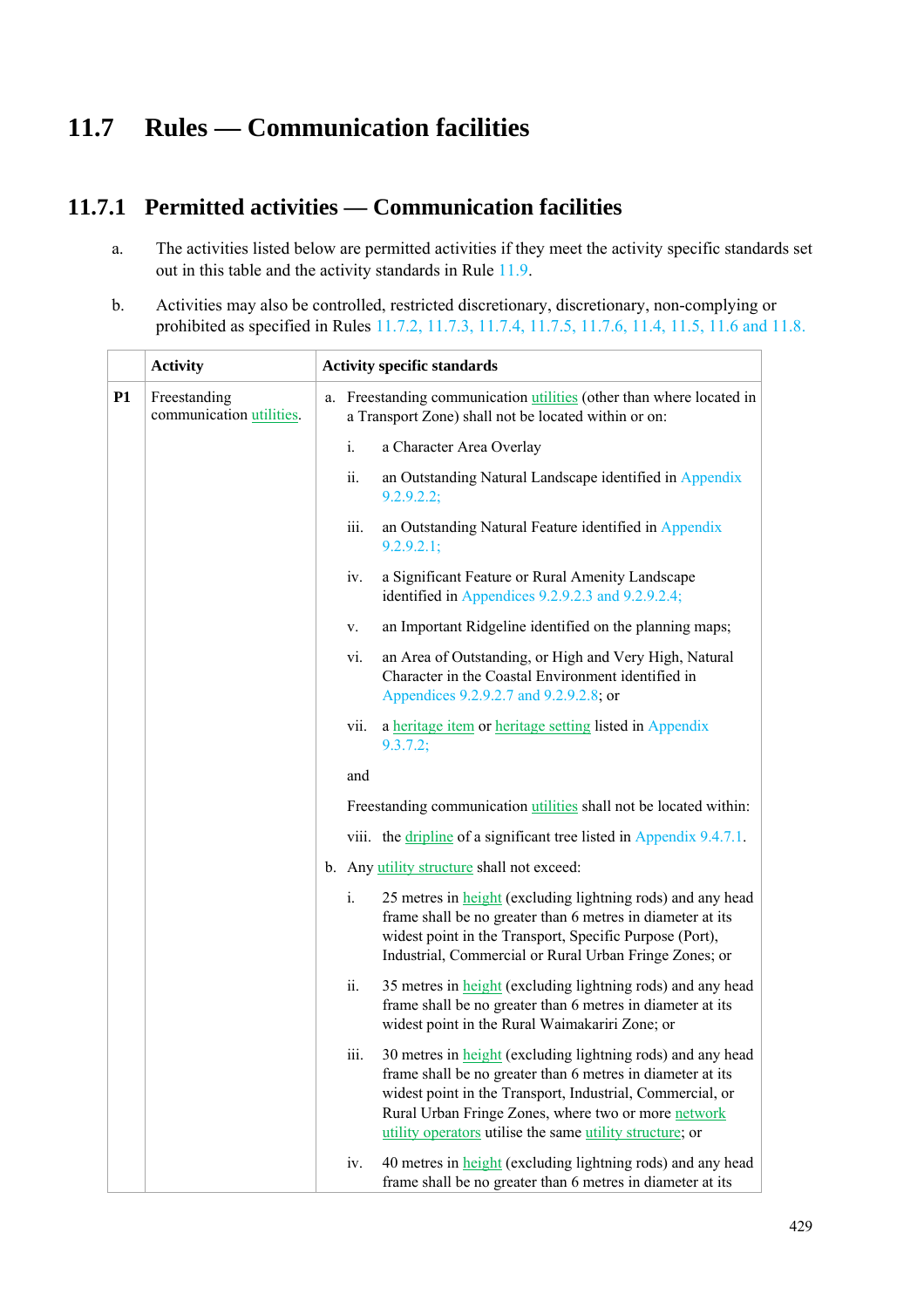|                | <b>Activity</b>                                                                   | <b>Activity specific standards</b>                                                                                                                                                                                                                   |  |  |
|----------------|-----------------------------------------------------------------------------------|------------------------------------------------------------------------------------------------------------------------------------------------------------------------------------------------------------------------------------------------------|--|--|
|                |                                                                                   | widest point in the Rural Waimakariri Zone where two or<br>more network utility operators utilise the same utility<br>structure; or                                                                                                                  |  |  |
|                |                                                                                   | 20 metres in <b>height</b> (excluding lightning rods) and 1 metre<br>V.<br>in diameter above a <b>height</b> of 6 metres, except for any head<br>frame which shall be no greater than 6 metres in diameter at<br>its widest point in any other zone. |  |  |
|                |                                                                                   | c. Any dish antenna shall be less than 1.8 metres in diameter in<br>Industrial, Commercial or Rural Zones, and less than 0.8 metres<br>in any other zone.                                                                                            |  |  |
|                |                                                                                   | d. Any other antenna shall not exceed a surface area of $1.5 \text{ m}^2$ .                                                                                                                                                                          |  |  |
| P <sub>2</sub> | Communication utilities<br>attached to a <b>building</b> ,<br>including ancillary | Any dish antenna shall be less than 1.8 metres in diameter in the<br>a.<br>Industrial, Commercial or Rural Zones, and less than 0.8 metres<br>in diameter in any other zone.                                                                         |  |  |
|                | equipment.                                                                        | a. Any other antenna shall not exceed a surface area of 1.5 m <sup>2</sup> .                                                                                                                                                                         |  |  |
|                |                                                                                   | b. Any antenna shall not exceed a height of 3 metres from the point<br>of attachment or the <b>height</b> limit for the relevant zone, whichever<br>is the greater.                                                                                  |  |  |
| <b>P3</b>      | Amateur radio<br>configurations.                                                  | a. The top of any utility structure is less than 20 metres above<br>ground level.                                                                                                                                                                    |  |  |
|                |                                                                                   | b. Any antenna other than a simple wire dipole shall meet the<br>following criteria:                                                                                                                                                                 |  |  |
|                |                                                                                   | i.<br>Any of the elements making up the <i>antenna</i> shall not exceed<br>0.08m in diameter and 14.9m in length;                                                                                                                                    |  |  |
|                |                                                                                   | ii.<br>For horizontal HF yagi or loop antenna the boom length<br>shall not exceed 13m;                                                                                                                                                               |  |  |
|                |                                                                                   | iii.<br>No part of the <i>antenna</i> , <i>utility structure</i> or guy wires shall<br>overhang the property <b>boundary</b> ; and                                                                                                                   |  |  |
|                |                                                                                   | Simple wire dipoles shall not overhang property<br>iv.<br>boundaries.                                                                                                                                                                                |  |  |
|                |                                                                                   | Any dish antenna shall:<br>$c_{-}$                                                                                                                                                                                                                   |  |  |
|                |                                                                                   | $i$ .<br>Be less than 5 metres in diameter/width;                                                                                                                                                                                                    |  |  |
|                |                                                                                   | ii.<br>Be pivoted less than 4 metres above the ground; and                                                                                                                                                                                           |  |  |
|                |                                                                                   | If located in any Residential Zone, meet the minimum<br>iii.<br>setback and daylight recession plane standards in Chapter<br>14.                                                                                                                     |  |  |
| <b>P4</b>      | Communication kiosks.                                                             | The maximum height of a communication kiosk shall be 2.5<br>a.<br>metres (excluding any small cell or <b>antenna</b> permitted in clause<br>(b) below), and the maximum volume shall be $2.4 \text{ m}^3$ .                                          |  |  |
|                |                                                                                   | b. Any attached small cell or antennas shall be less than 1 metre in<br>height and shall not have a horizontal dimension greater than the<br>horizontal dimensions of the communication kiosk.                                                       |  |  |
| <b>P5</b>      | Installation of above<br>ground lines and utility                                 | a. New utilities shall not be located within a Character Area                                                                                                                                                                                        |  |  |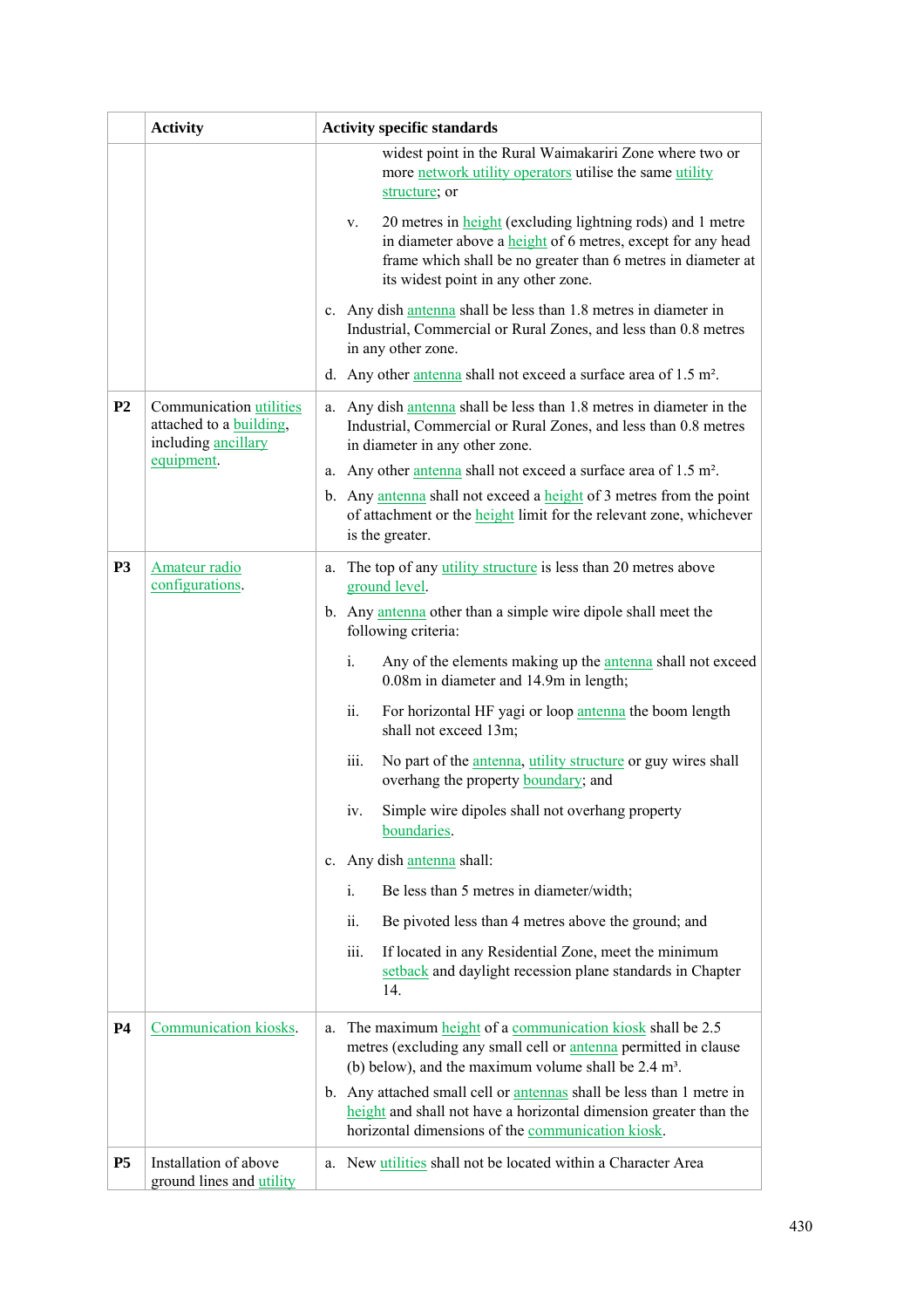| <b>Activity</b>                            | <b>Activity specific standards</b> |                                                                                                                                                             |  |
|--------------------------------------------|------------------------------------|-------------------------------------------------------------------------------------------------------------------------------------------------------------|--|
| structures for<br>communication utilities. |                                    | Overlay.<br>b. The <i>utility</i> structures shall not exceed a height of:                                                                                  |  |
|                                            |                                    | 25 metres in the Rural, Specific Purpose (Lyttelton Port),<br>$\mathbf{1}$ .<br>Commercial, Industrial and any Transport Zones adjoining<br>these zones; or |  |
|                                            |                                    | ii.<br>15 metres in all other zones (including adjacent Transport<br>Zones).                                                                                |  |

## **11.7.2 Controlled activities — Communication facilities**

There are no controlled activities.

# **11.7.3 Restricted discretionary activities — Communication facilities**

The activities listed below are restricted discretionary activities, provided they meet the activity standards in Rule 11.9.

Decision to grant or decline consent and impose conditions is restricted to the matters of discretion set out in Rule 11.10, as set out in the following table.

|                 | <b>Activity</b>                                                                                                | The Council's discretion shall be limited to the<br>following matters:                                                                                                      |
|-----------------|----------------------------------------------------------------------------------------------------------------|-----------------------------------------------------------------------------------------------------------------------------------------------------------------------------|
| RD1             | Any activity listed in Rule 11.7.1 P1<br>that does not meet one or more of the<br>activity specific standards. | Heritage and natural environment – Rule $11.10.1$<br>a.<br>b. Amenity, location and design – Rule $11.10.2$<br>Operational considerations – Rule $11.10.3$<br>$c_{-}$       |
| RD2             | Any activity listed in Rule 11.7.1 P2<br>that does not meet one or more of the<br>activity specific standards. | Heritage and natural environment – Rule $11.10.1$<br>a.<br>b. Amenity, location and design $-$ Rule 11.10.2<br>Operational considerations – Rule $11.10.3$<br>$c_{-}$       |
| RD3             | Any activity listed in Rule 11.7.1 P3<br>that does not meet one or more of the<br>activity specific standards. | a. Heritage and natural environment - Rule 11.10.1<br>b. Amenity, location and design $-$ Rule 11.10.2<br>Operational considerations – Rule $11.10.3$<br>$c_{\cdot}$        |
| RD4             | Any activity listed in Rule 11.7.1 P4<br>that does not meet the activity specific<br>standard.                 | Heritage and natural environment – Rule $11.10.1$<br>a.<br>Amenity, location and design – Rule $11.10.2$<br>$b_{-}$<br>Operational considerations – Rule 11.10.3<br>$c_{-}$ |
| RD <sub>5</sub> | Any activity listed in Rule 11.7.1 P5<br>that does not meet one or more the<br>activity specific standards.    | Heritage and natural environment - Rule 11.10.1<br>a.<br>Amenity, location and design – Rule $11.10.2$<br>$b_{1}$<br>Operational considerations – Rule $11.10.3$            |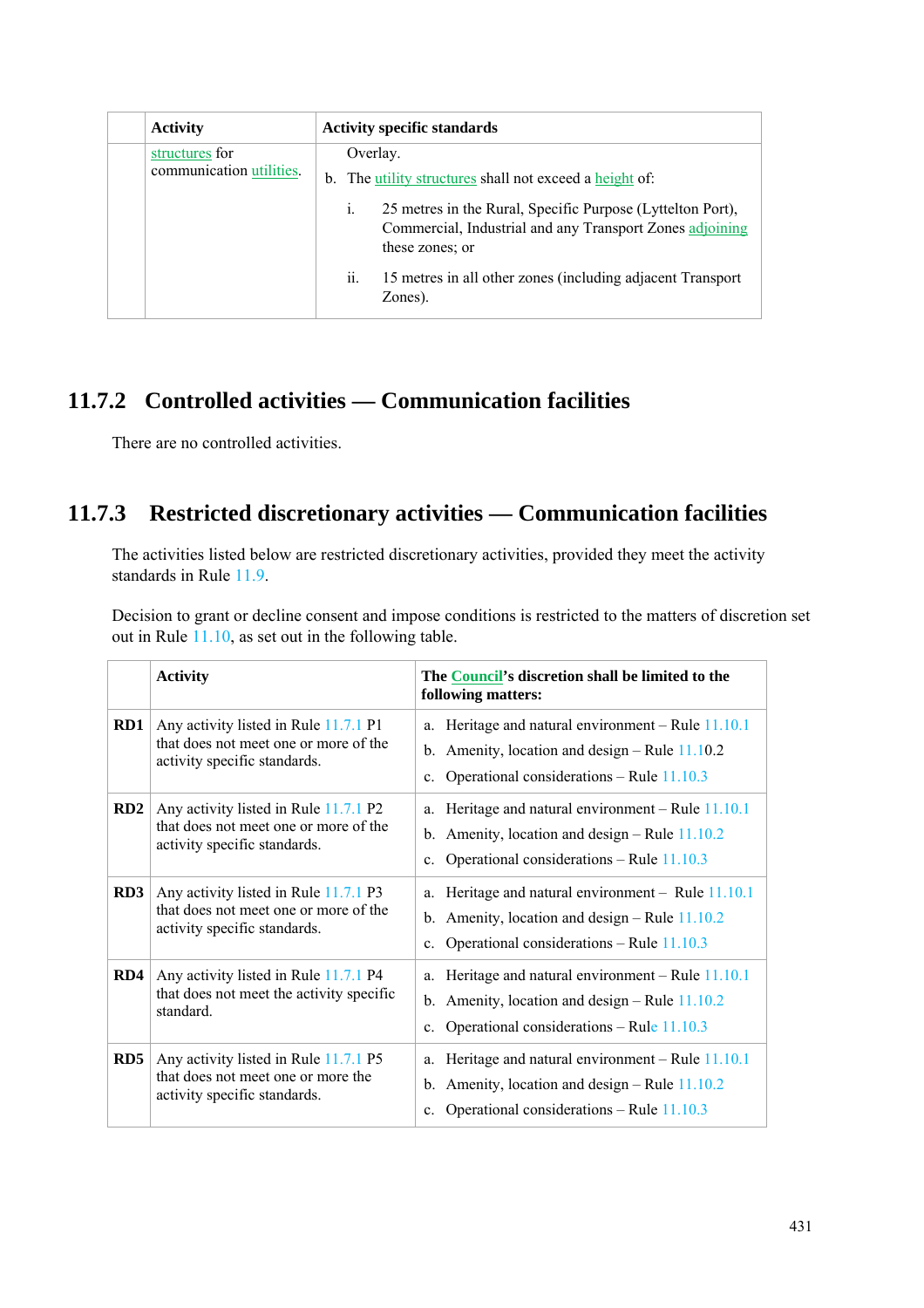# **11.7.4 Discretionary activities — Communication facilities**

There are no discretionary activities.

# **11.7.5 Non-complying activities — Communication facilities**

There are no non-complying activities.

## **11.7.6 Prohibited activities — Communication facilities**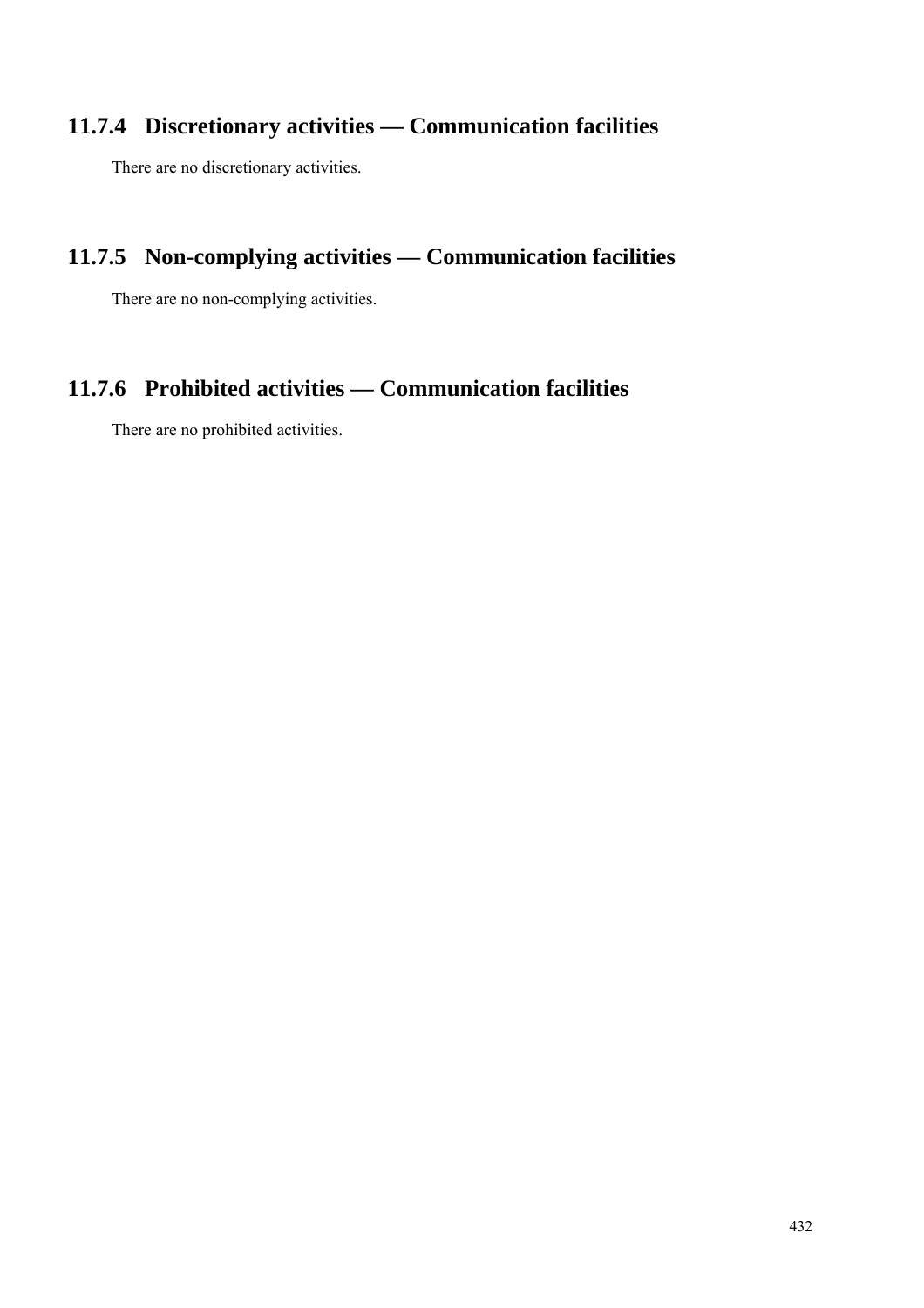# **11.8 Rules — Water, wastewater and stormwater**

### **11.8.1 Permitted activities — Water, wastewater and stormwater**

- a. The activities listed below are permitted activities if they meet the activity specific standards set out in this table and the activity standards in Rule 11.9.
- b. Activities may also be controlled, restricted discretionary, discretionary, non-complying or prohibited as specified in Rules 11.8.2, 11.8.3, 11.8.4, 11.8.5, 11.8.6 and 11.4 to 11.7.

|                | <b>Activity</b>                                                                                                                                                                                                   | <b>Activity specific standards</b>                                                                                                                                                                                                                                                                                                                                                                                                                                                                                                             |  |
|----------------|-------------------------------------------------------------------------------------------------------------------------------------------------------------------------------------------------------------------|------------------------------------------------------------------------------------------------------------------------------------------------------------------------------------------------------------------------------------------------------------------------------------------------------------------------------------------------------------------------------------------------------------------------------------------------------------------------------------------------------------------------------------------------|--|
| <b>P1</b>      | Water, wastewater and<br>stormwater connections<br>to public networks.                                                                                                                                            | Nil.<br>Advice note:<br>1.<br>Refer to the Infrastructure Design Standard and/or Construction<br>Specification Standard as published by the Council.<br>Connections to the <b>Council</b> 's reticulated water supply are<br>2.<br>applied for through the "WS1 Water Connection Application<br>form".                                                                                                                                                                                                                                         |  |
|                |                                                                                                                                                                                                                   | 3.<br>Connections to the Council's reticulated stormwater and<br>wastewater systems are through the building consent process.<br>Connections are to be installed by a Council Authorised Drain<br>Layer.                                                                                                                                                                                                                                                                                                                                       |  |
| P <sub>2</sub> | Construction or<br>operation of structures<br>for the conveyance,<br>treatment, storage or<br>retention / detention of<br>water, wastewater and<br>stormwater by the<br>Council or a network<br>utility operator. | a. Built form standards for the relevant zone.<br>Advice note:<br>Refer to the Infrastructure Design Standard and/or Construction<br>1.<br>Specification Standard as published by the Council.<br>2.<br>Refer also to relevant Stormwater Management Plans and<br>Integrated Catchment Management Plans.                                                                                                                                                                                                                                       |  |
| P <sub>3</sub> | Structures and equipment<br>ancillary to the<br>maintenance and<br>operation of water,<br>wastewater and<br>stormwater facilities.                                                                                | Nil.<br>Advice note:<br>Refer to the Infrastructure Design Standard and/or Construction<br>1.<br>Specification Standard as published by the Council.<br>2.<br>Refer also to the Canterbury Regional Council's Erosion and<br>Sediment Control Guide.<br>Works should be undertaken in accordance with the best<br>3.<br>practicable option to minimise discharge. For guidance refer to<br>the sediment control guidelines prepared by the Canterbury<br>Regional Council. Works may also require consent from<br>Canterbury Regional Council. |  |
| P <sub>4</sub> | Rainwater collection<br>systems.                                                                                                                                                                                  | a. Water tanks shall meet zone provisions for height and road<br>boundary building setbacks and minimum building setbacks from<br>internal boundaries.<br>Advice note:                                                                                                                                                                                                                                                                                                                                                                         |  |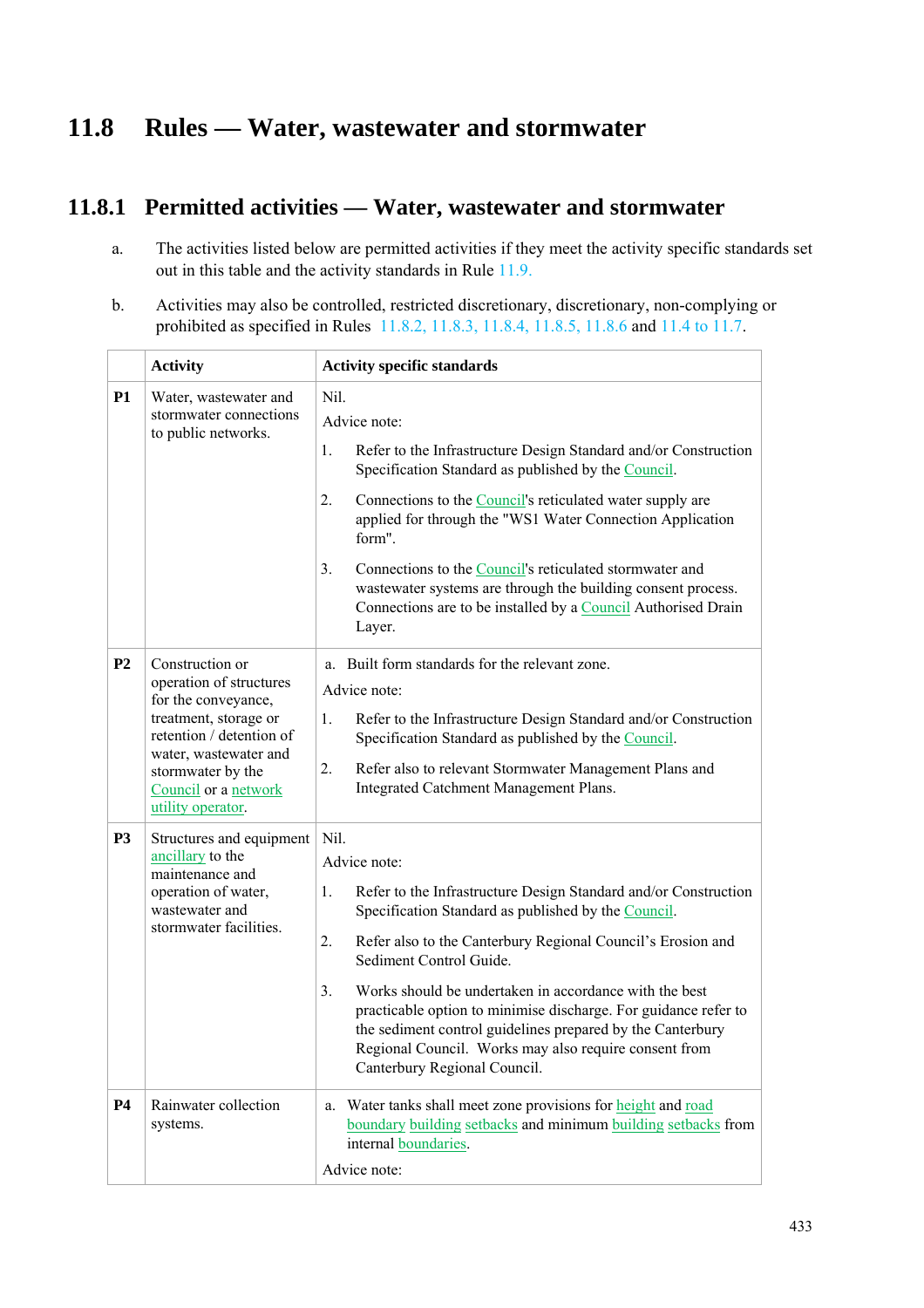|           | <b>Activity</b>          | <b>Activity specific standards</b>                                                                   |  |
|-----------|--------------------------|------------------------------------------------------------------------------------------------------|--|
|           |                          | The installation of rainwater tanks may require building<br>1.<br>consent.                           |  |
| <b>P5</b> | Solar hot water systems. | Nil.<br>Advice note:<br>The installation of solar hot water systems may require building<br>consent. |  |

## **11.8.2 Controlled activities — water, wastewater and stormwater**

There are no controlled activities.

### **11.8.3 Restricted discretionary activities — water, wastewater and stormwater**

The activities listed below are restricted discretionary activities, provided they meet the activity standards in Rule 11.9.

Decision to grant or decline consent and impose conditions is restricted to the matters of discretion set out in Rule 11.10, as set out in the following table.

|     | <b>Activity</b>                                                                                | The Council's discretion shall be limited to the<br>following matters:                                                                                                                                                                                                                                                                                                                                      |
|-----|------------------------------------------------------------------------------------------------|-------------------------------------------------------------------------------------------------------------------------------------------------------------------------------------------------------------------------------------------------------------------------------------------------------------------------------------------------------------------------------------------------------------|
| RD1 | Any activity listed in Rule 11.8.1 P2<br>that does not meet the activity specific<br>standard. | a. Heritage and natural environment - Rule 11.10.1<br>Amenity, location and design – Rule 11.10.2<br>b.<br>Operational considerations $-11.10.3$<br>$c_{\cdot}$<br>Health and safety $-11.10.4a$<br>d.<br>Water, wastewater and stormwater – Rule $11.10.6$<br>e.                                                                                                                                           |
|     |                                                                                                | f.<br>Within sites of Ngai Tahu cultural significance -<br>Rule $9.5.5$ , as relevant to the site classification                                                                                                                                                                                                                                                                                            |
| RD2 | Any activity listed in Rule 11.8.1 P4<br>that does not meet the activity specific<br>Standard. | Heritage and natural environment - Rule 11.10.1<br>a.<br>Amenity, location and design – Rule 11.10.2<br>$b_{\cdot}$<br>Operational considerations – Rule $11.10.3$<br>$c_{-}$<br>Health and safety - Rule 11.10.4a<br>d.<br>Water, wastewater and stormwater – Rule<br>e.<br>11.10.6(a)<br>Within sites of Ngai Tahu cultural significance -<br>f.<br>Rule $9.5.5$ , as relevant to the site classification |
| RD3 | Use of greywater collection systems<br>(excluding those permitted by Rule<br>$11.8.1$ P2).     | Water, wastewater and stormwater – Rule<br>a.<br>$11.10.6(a)$ , (b) and (k)<br>Advice note:<br>1.<br>The installation of greywater systems may                                                                                                                                                                                                                                                              |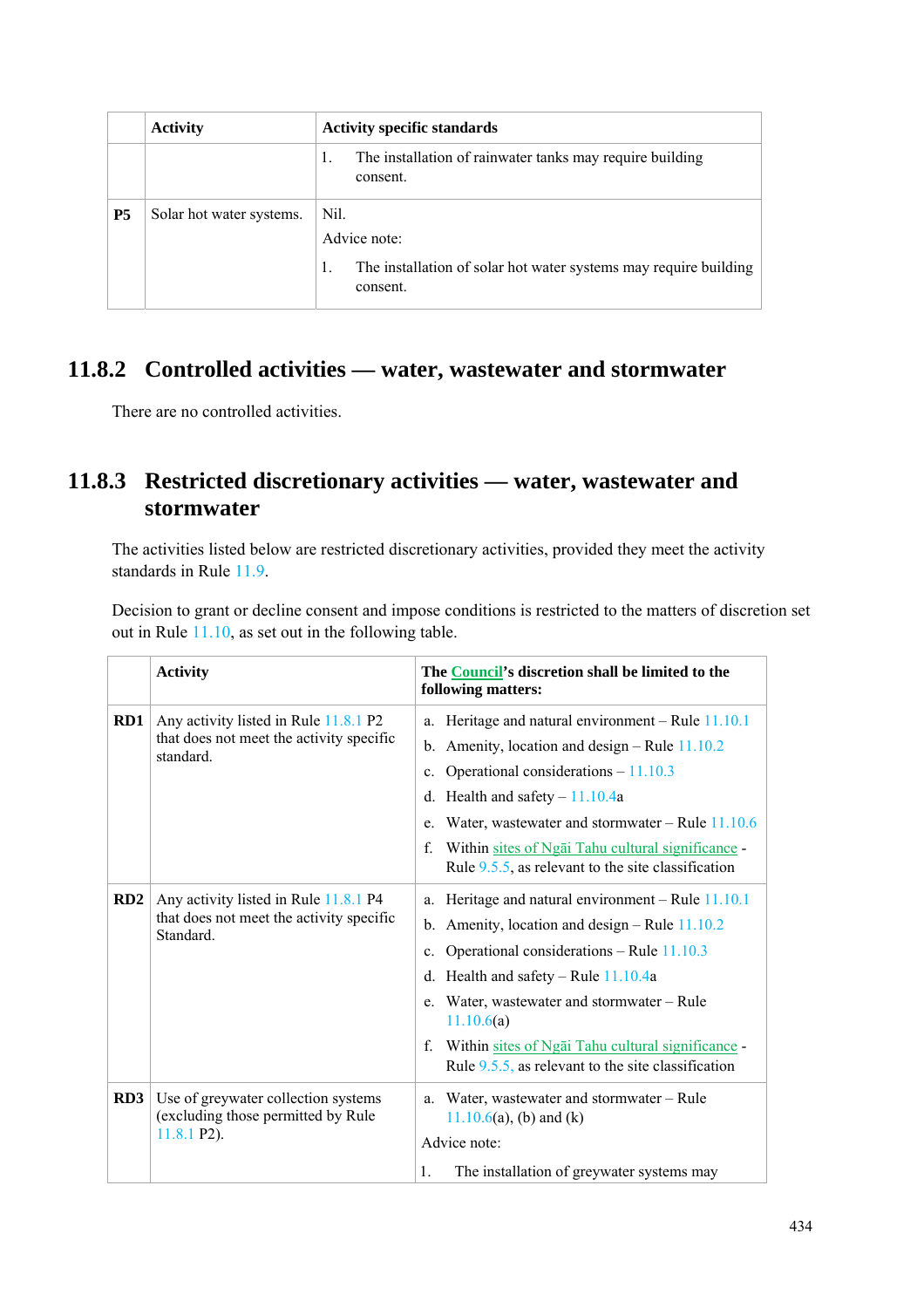| <b>Activity</b> | The Council's discretion shall be limited to the<br>following matters:                                                  |
|-----------------|-------------------------------------------------------------------------------------------------------------------------|
|                 | require building consent.<br>The use of greywater may require resource<br>consent from the Canterbury Regional Council. |

### **11.8.4 Discretionary activities — water, wastewater and stormwater**

There are no discretionary activities.

### **11.8.5 Non-complying activities — water, wastewater and stormwater**

There are no non-complying activities.

## **11.8.6 Prohibited activities — water, wastewater and stormwater**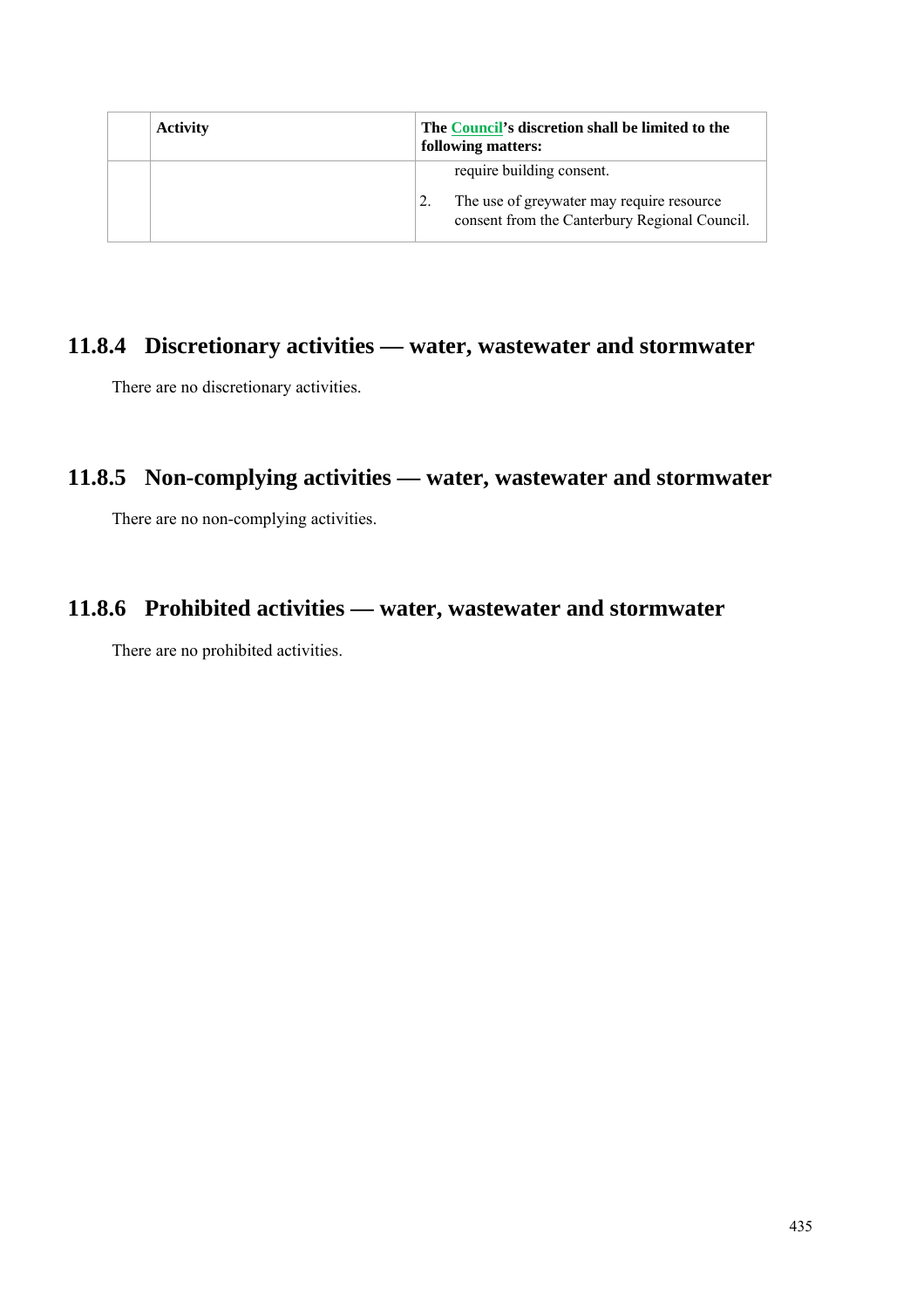# **11.9 Rules — Activity standards — All activities**

| a. | The following activity standards shall be met by all activities in Rules $11.4 - 11.8$ . |
|----|------------------------------------------------------------------------------------------|
|    |                                                                                          |

|    | <b>Applicable to</b>                                                                                         | <b>Activity Standard</b>                                                                                                                                                                                                                                                                                                                                                                                                                              |  |
|----|--------------------------------------------------------------------------------------------------------------|-------------------------------------------------------------------------------------------------------------------------------------------------------------------------------------------------------------------------------------------------------------------------------------------------------------------------------------------------------------------------------------------------------------------------------------------------------|--|
| a. | Any utilities that emit<br>radiofrequency fields,<br>which are not regulated by<br>an amateur radio licence. | The <i>utility</i> operator must plan and operate the <i>utility</i> in<br>a.<br>accordance with NZS2772: Part 1:1999<br>Radiofrequency Fields Part 1 - Maximum Exposure<br>Levels $-3$ kHz to 300 GHz.<br>b. The utility operator must ensure that the Council<br>receives, before the <i>utility</i> becomes operational, the<br>following:                                                                                                         |  |
|    |                                                                                                              |                                                                                                                                                                                                                                                                                                                                                                                                                                                       |  |
|    |                                                                                                              | i.<br>written or electronic notice of where the utility is<br>or where it is proposed to be; and                                                                                                                                                                                                                                                                                                                                                      |  |
|    |                                                                                                              | ii.<br>a report that-                                                                                                                                                                                                                                                                                                                                                                                                                                 |  |
|    |                                                                                                              | $1_{\cdot}$<br>is prepared in accordance with AS/NZS<br>2772.2:2011: Radiofrequency Fields Part 2:<br>Principles and methods of measurement and<br>computation $-3$ kHz to 300 GHz and                                                                                                                                                                                                                                                                |  |
|    |                                                                                                              | takes account of exposures arising from<br>2.<br>other utilities in the vicinity of the utility;<br>and                                                                                                                                                                                                                                                                                                                                               |  |
|    |                                                                                                              | 3 <sub>1</sub><br>predicts whether the radiofrequency field<br>levels at places in the vicinity of the utility<br>that are reasonably accessible to the general<br>public will comply with NZS 2772: Part<br>1:1999 Radiofrequency Fields Part 1-<br>Maximum Exposure Levels - 3 kHz to 300<br>GHz.                                                                                                                                                   |  |
|    |                                                                                                              | c. If the prediction referred to in standard (b) is that the<br>radiofrequency field levels will reach or exceed 25%<br>of the maximum level authorised by NZS 2772: Part<br>1:1999 Radiofrequency Fields Part 1 - Maximum<br>Exposure Levels $-3$ kHz to 300 GHz for exposure of<br>the general public, the <i>utility</i> operator must ensure that<br>the Council receives, within 3 months of the utility<br>becoming operational, a report that- |  |
|    |                                                                                                              | i.<br>is prepared in accordance with AS/NZS<br>2772.2:2011: Radiofrequency Fields Part 2:<br>Principles and methods of measurement and<br>computation $-3$ kHz to 300 GHz; and                                                                                                                                                                                                                                                                        |  |
|    |                                                                                                              | ii.<br>provides evidence that the actual radiofrequency<br>field levels at places in the vicinity of the utility<br>that are reasonably accessible to the general<br>public comply with NZS 2772: Part 1:1999<br>Radiofrequency Fields Part 1 - Maximum<br>Exposure Levels $-3$ kHz to 300 GHz.                                                                                                                                                       |  |
|    |                                                                                                              | Advice note:                                                                                                                                                                                                                                                                                                                                                                                                                                          |  |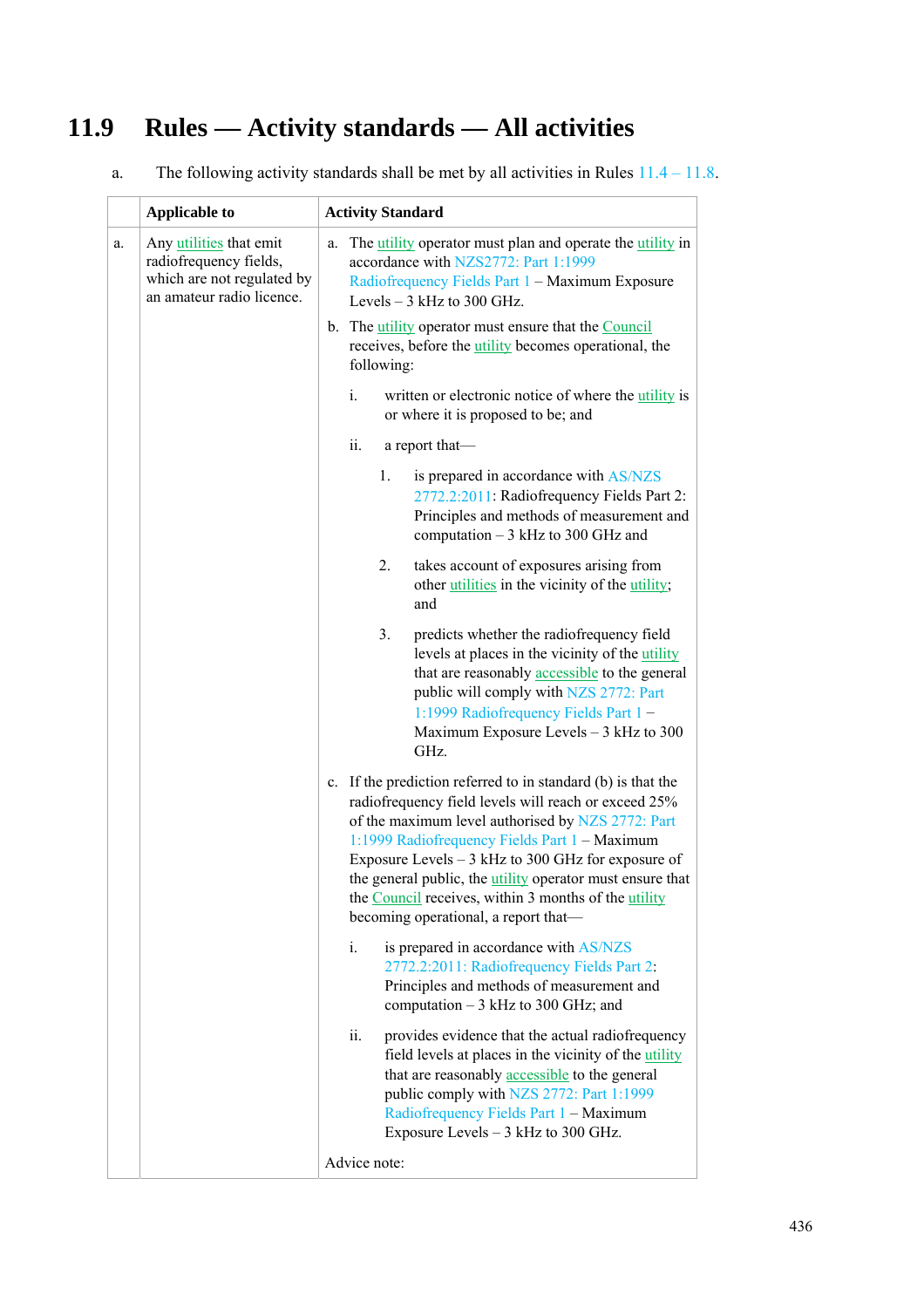|    | <b>Applicable to</b>                                                                                                                                                                                                                | <b>Activity Standard</b>                                                                                                                                                                                                                                                                                                                                                                         |  |
|----|-------------------------------------------------------------------------------------------------------------------------------------------------------------------------------------------------------------------------------------|--------------------------------------------------------------------------------------------------------------------------------------------------------------------------------------------------------------------------------------------------------------------------------------------------------------------------------------------------------------------------------------------------|--|
|    |                                                                                                                                                                                                                                     | 1.<br>The exposure assessment in standard (b) is not<br>required to include an evaluation of the uncertainty in<br>that assessment.                                                                                                                                                                                                                                                              |  |
| b. | The operation of any<br>utility that emits power<br>frequency electric and<br>magnetic fields.                                                                                                                                      | a. Exposures to power frequency electric and magnetic<br>fields in areas normally accessible to the public shall<br>not exceed 5 kilovolts per metre and 200 microtesla as<br>measured and assessed in accordance with the<br>International Commission on Non-Ionising Radiation<br>Protection Guidelines for Limiting Exposures to Time<br>Varying Electric and Magnetic Fields (1Hz - 100kHz). |  |
|    |                                                                                                                                                                                                                                     | Advice note:                                                                                                                                                                                                                                                                                                                                                                                     |  |
|    |                                                                                                                                                                                                                                     | The Ministry of Health 2013 guidelines "Electric and<br>1.<br>Magnetic Fields and Your Health: Information on<br>electric and magnetic fields association with<br>transmission lines, distribution lines and electrical<br>equipment $-2013$ edition", in addition to compliance<br>with the exposure limits in standard (a), recommend:                                                         |  |
|    |                                                                                                                                                                                                                                     | the implementation of very low cost measures to<br>reduce exposures when constructing new<br>electrical infrastructure, and;                                                                                                                                                                                                                                                                     |  |
|    |                                                                                                                                                                                                                                     | when contemplating changes to existing sources,<br>consideration of field reduction alongside safety,<br>reliability and economic aspects.                                                                                                                                                                                                                                                       |  |
| c. | Any utilities within 12<br>metres of the centre line<br>of a 110kV or a 220 kV<br><b>National Grid</b><br>transmission line, or<br>within 10 metres of the<br>centre line of a 66 kV<br><b>National Grid</b><br>transmission line.  | The <i>utility</i> shall comply with the New Zealand<br>a.<br><b>Electrical Code of Practice for Electrical Safe</b><br>Distances (NZCEP 34:2001).                                                                                                                                                                                                                                               |  |
|    |                                                                                                                                                                                                                                     | b. The <i>utility</i> shall not be for the reticulation or storage of<br>water for irrigation purposes.                                                                                                                                                                                                                                                                                          |  |
| d. | Any utilities within 10<br>metres of the centre line<br>of a 66kV electricity<br>distribution line or within<br>5 metres of the centre line<br>of a 33kV or the 11kV<br>Heathcote to Lyttelton<br>electricity distribution<br>line. | The <i>utility</i> shall comply with the New Zealand<br>a.<br><b>Electrical Code of Practice for Electrical Safe</b><br>Distances (NZECP 34:2001).                                                                                                                                                                                                                                               |  |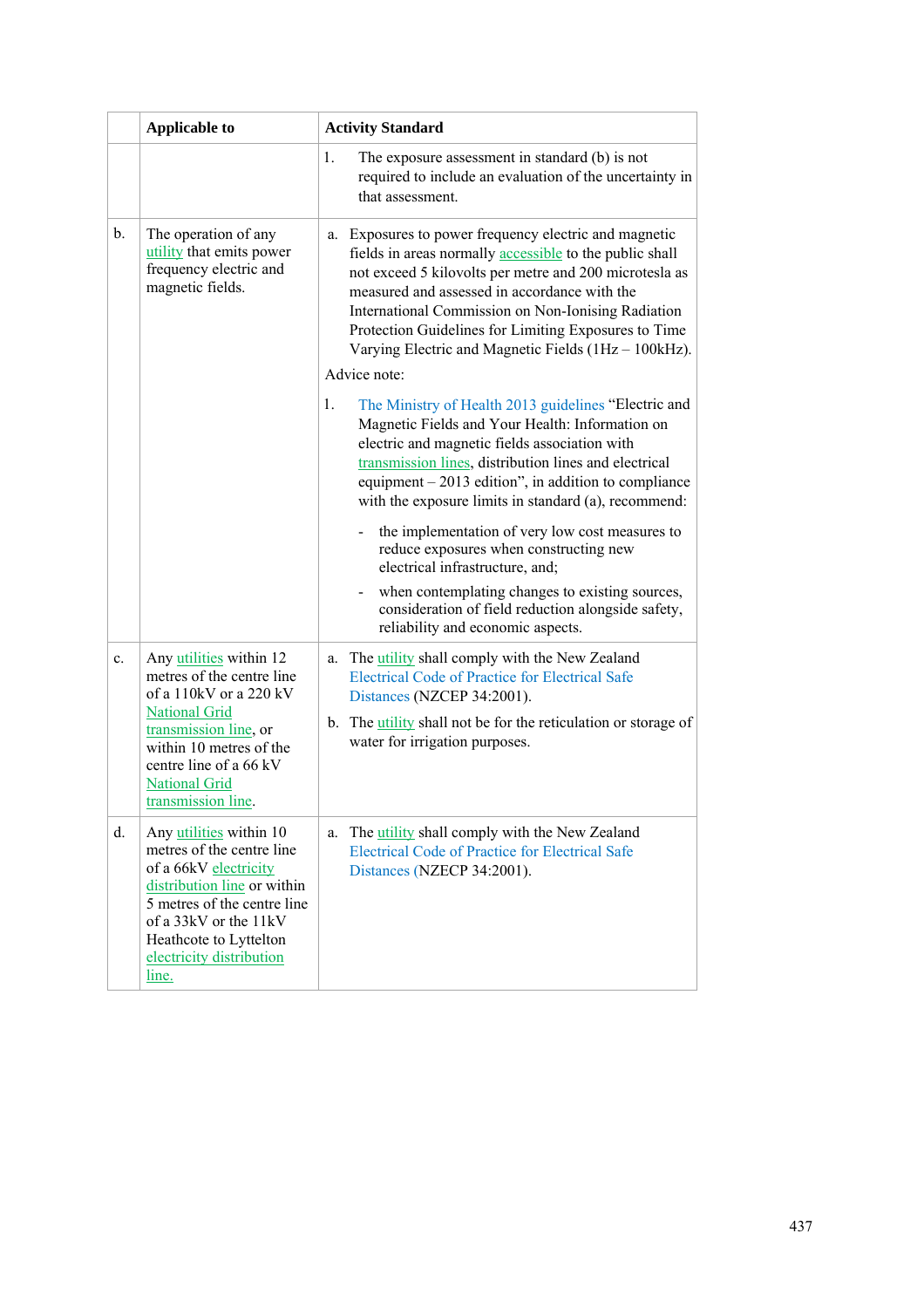# **11.10 Rules — Matters of discretion**

a. When considering applications for restricted discretionary activities, the Council's discretion to grant or decline consent, or impose conditions, is restricted to the matters over which discretion is restricted in the relevant rule and as described below.

### **11.10.1 Heritage and natural environment**

- a. Any cumulative visual effects arising from the utility, particularly in relation to telecommunication facilities and energy generation facilities.
- b. If any activity is proposed within a Character Area Overlay, any relevant assessment matters in Chapter 14.
- c. In relation to utilities or access tracks within a Site of Ecological Significance listed in Schedule A of Appendix 9.1.6.1, the matters of discretion in Rule 9.1.5.2.
- d. In relation to utilities or access tracks within:
	- i. an Outstanding Natural Landscape identified in Appendix 9.2.9.2.2;
	- ii. an Outstanding Natural Feature identified in Appendix 9.2.9.2.1;
	- iii. a Significant Feature or Rural Amenity Landscape identified in Appendices 9.2.9.2.3 and 9.2.9.2.4;
	- iv. an Important Ridgeline identified on the planning maps; or
	- v. an Area of Outstanding, or High and Very High, Natural Character in the Coastal Environment identified in Appendices 9.2.9.2.7 and 9.2.9.2.8,

the matters of discretion in Rules  $9.2.81, 9.2.82$  and  $9.2.8.3.3.3$ 

- e. In relation to utilities within, or on, a heritage item or heritage setting listed in Appendix 9.3.7.2, the matters of discretion in Rule 9.3.6.
- f. In relation to utilities within the dripline of a significant tree listed in Appendix  $9.4.7.1$ , the matters of discretion in Rule 9.4.6.
- g. In relation to utilities within a Site of Ngāi Tahu Cultural Significance identified in Appendix 9.5.6, the matters set out in Rule 9.5.5 as relevant to the site classification:
	- i. Rule 9.5.5.1 Wāhi Tapu / Wāhi Taonga, Mahaanui Iwi Management Plan Silent Files and Kaitorete Spit;
	- ii. Rule 9.5.5.2 Ngā Tūranga Tūpuna; and
	- iii. Rule 9.5.5.3 Ngā Wai.

#### **11.10.2 Amenity, location and design**

a. The practicality and effectiveness of screening the utility;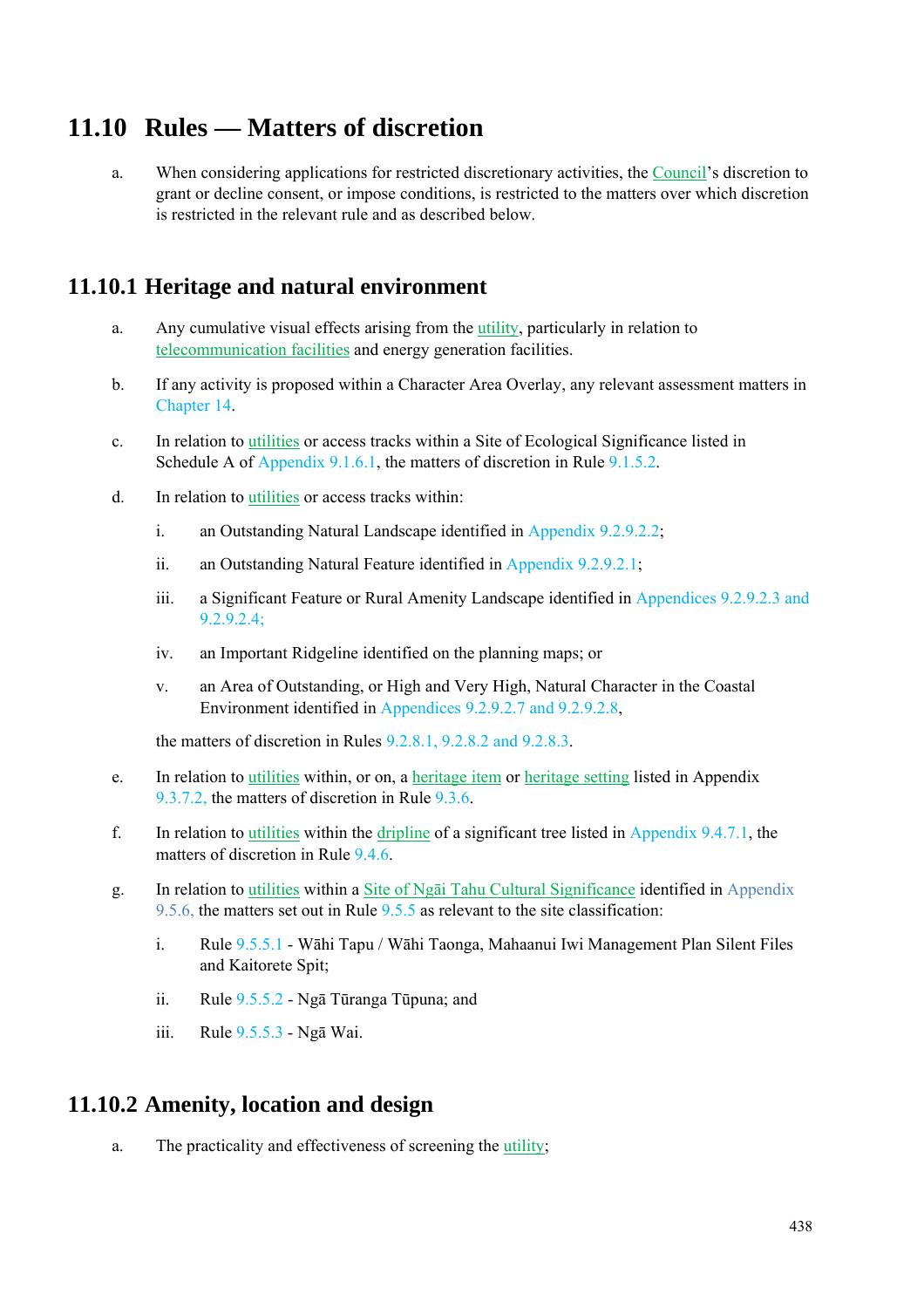- b. In respect of utilities attached to buildings, whether the utility is placed within the visual envelope of an existing building, and the extent to which the colour and design of the facility corresponds to the existing building;
- c. Consideration of the number and size of any other existing utility on the building;
- d. The extent to which any adverse effects of the utility have been avoided, remedied or mitigated by the route, site and method selection; and
- e. Whether the location and size of the utility impacts on the ability of people to access any facility, building, shop, recreation facility or other activity on a site.

## **11.10.3 Operational considerations**

- a. The extent to which the scale and height of buildings or other structures proposed are necessary to meet the technical, operational or functional requirements of the utility;
- b. Consideration of soil stability, erosion, and geotechnical matters on the selection of the route or site of a utility and the extent to which these matters can be mitigated;
- c. Whether placing lines or other utilities underground is unreasonable in terms of additional costs or environmental effects; and
- d. Any risk to, and effects on, the operation, maintenance, upgrading and development of transmission lines, including the National Grid.

### **11.10.4 Health and safety**

a. Whether the utility will be located in close proximity to any sensitive activity and the extent of any effect on human health.

### **11.10.5 Electricity generation**

- a. Whether the utility will make a meaningful contribution to renewable electricity generation targets set by central government (90% by 2025) and the Council's Climate Smart Strategy 2010 - 2025.
- b. The distance between the utility and residences, public places, or places from which the utility would be visible, and whether the utility would impose adverse visual effects on or dominate the surrounding landscape, including but not limited to Outstanding Natural Landscapes identified in Appendix 9.2.9.2.2 and Sites of Ecological Significance listed in Schedule A of Appendix 9.1.6.1;
- c. Whether views to the utility are expansive or constrained;
- d. The extent to which the siting and size of the utility responds to its landscape context;
- e. The relative elevation of the utility in relation to residences, public places or place from which the utility will be visible, including whether the utility is located on a ridgeline or series of ridgelines, or would form part of a skyline;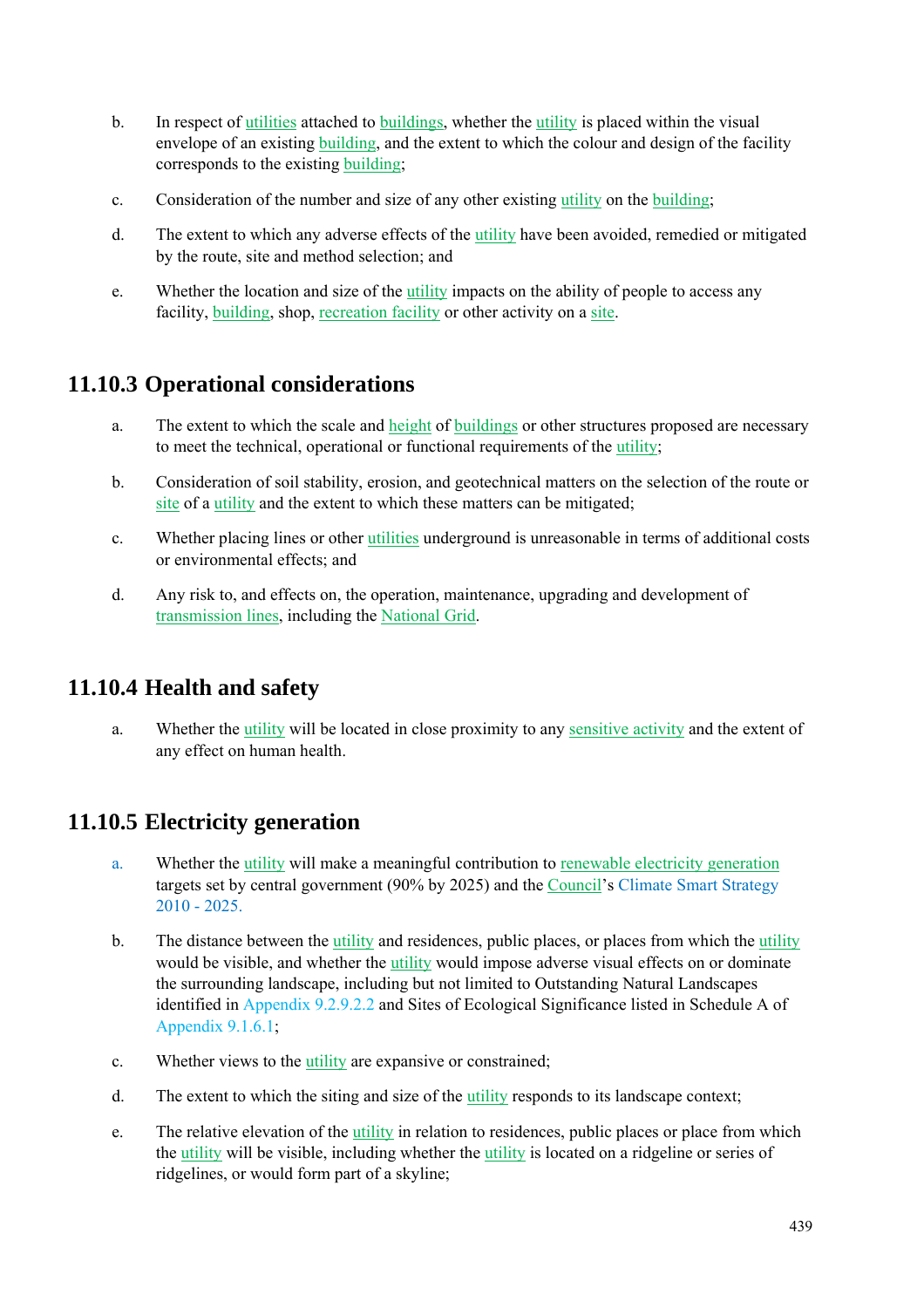- f. Number, design and extent of wind turbines and associated structures, and predominant orientation in relation to the landform;
- g. The effects on natural topography, landforms and geological forms;
- h. The ecological effects including any loss of indigenous flora, fauna, habitat and riparian margins, including through birdstrike;
- i. The extent of and effect on adjoining land uses of noise levels, noise modulation, glint/glare, and shadow flicker;
- j. The need to locate wind turbines and associated structures where the wind resource is available and the quality of the wind resource;
- k. The extent and visibility of roads, earthworks and vegetation clearance associated with the construction, operation or maintenance of the utility;
- l. For solar cells, in addition to the above:
	- i. the time of day, year, and time per day when adjoining or adjacent properties would be affected by reflected solar glare and the degree of luminance;
	- ii. the number of properties affected and their relative proximity; and
	- iii. whether there is any glare hazard.
- m. The necessity for non-renewable electricity generation elements in the District's electricity supply network, including for building resilience.

#### **11.10.6 Water, wastewater and stormwater**

- a. The requirements of the Infrastructure Design Standard and/or Construction Standard Specifications as published by the Council;
- b. Whether the proposed servicing will serve its intended purpose;
- c. Whether the utility utilises the existing or proposed topography and proposed networks to convey surface water by way of gravity systems;
- d. Whether provision is made for safe access for maintenance of surface water infrastructure;
- e. Whether the utility incorporate existing or new appropriate indigenous vegetation, recognising the ability of particular species to absorb water, and to which planting reflects Ngāi Tahu history and identity associated with specific place;
- f. The suitability of the proposed water supply for fire-fighting purposes (the Council may obtain a report from the Chief Fire Officer), including the extent of compliance with the SNZ PAS:4509:2008 in respect of the health and safety of the community, including neighbouring properties;
- g. The extent to which the proposed surface water management systems are consistent with the relevant Council Stormwater Management Plan or Integrated Catchment Management Plan;
- h. Any adverse effects on the functioning or values of the existing network of drains, springs, waterways and ponding areas;